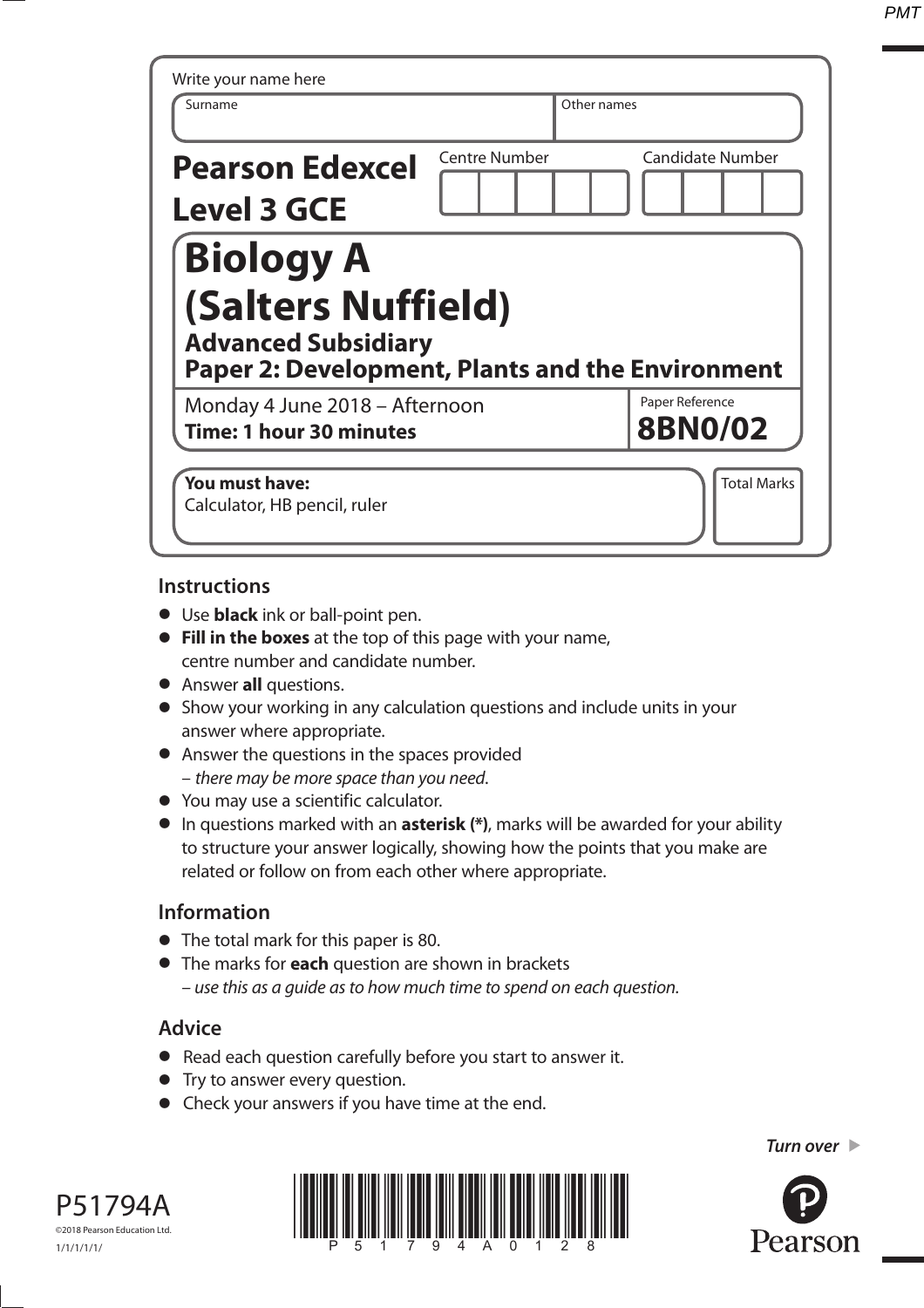

 $\overline{4}$  A

**POSTORY CONTROL STATES**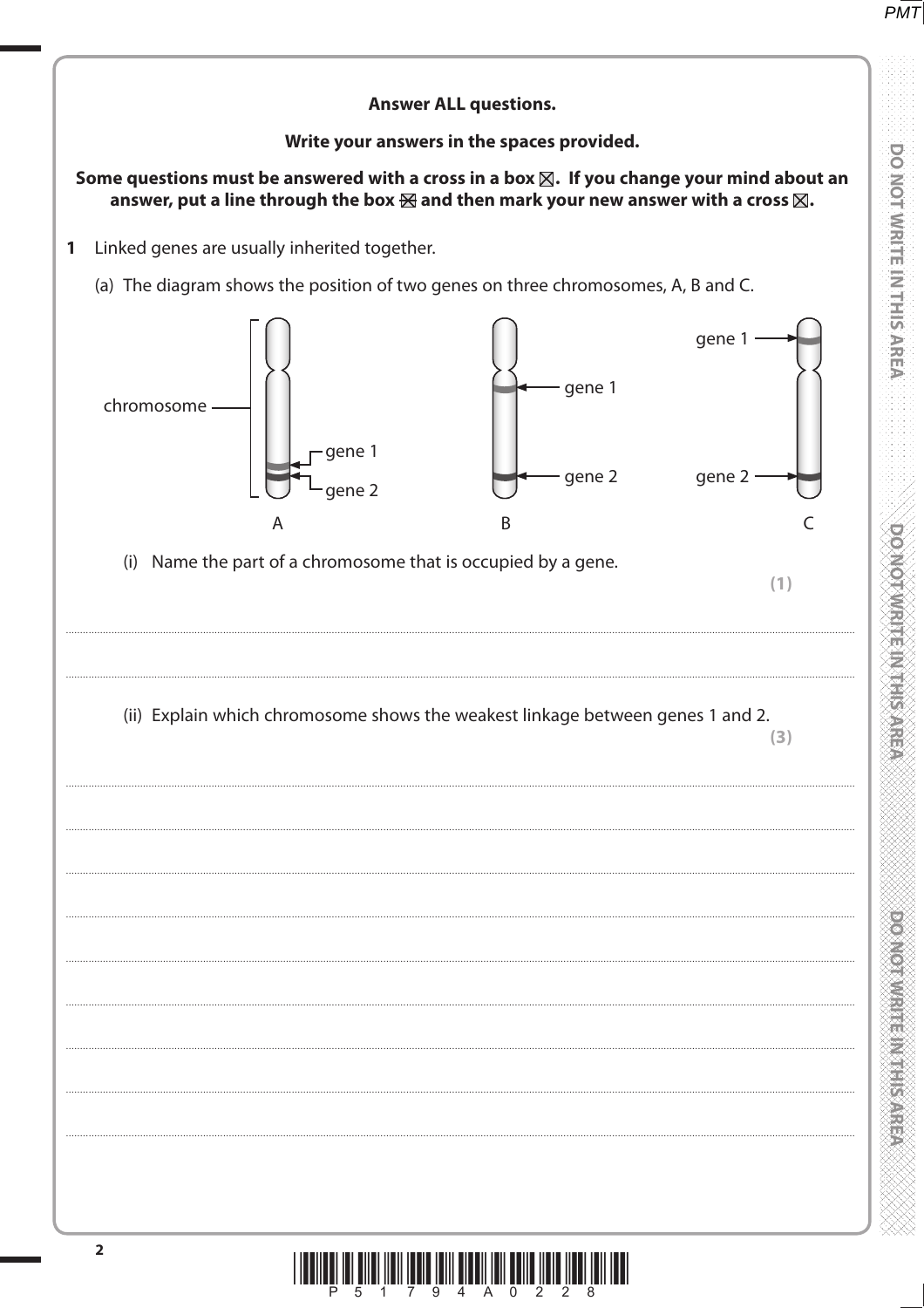

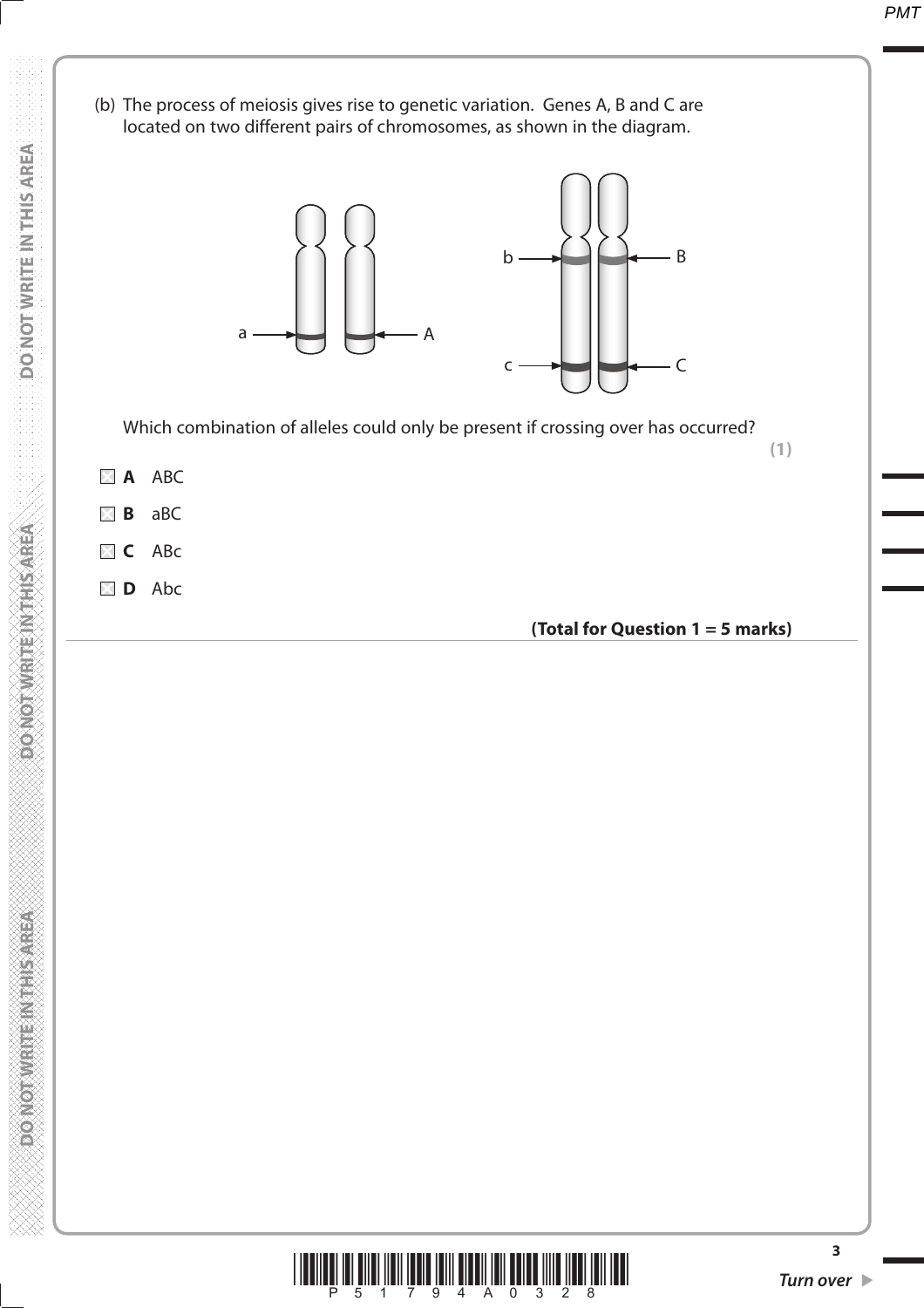

**DO NOT WRITE IN THIS AREA** 

**DOMOTAWREIDER HERRE** 

**DOWOIW:urementskies** 

<u>ud müümin hundum ümnüm sun tun hundum per</u>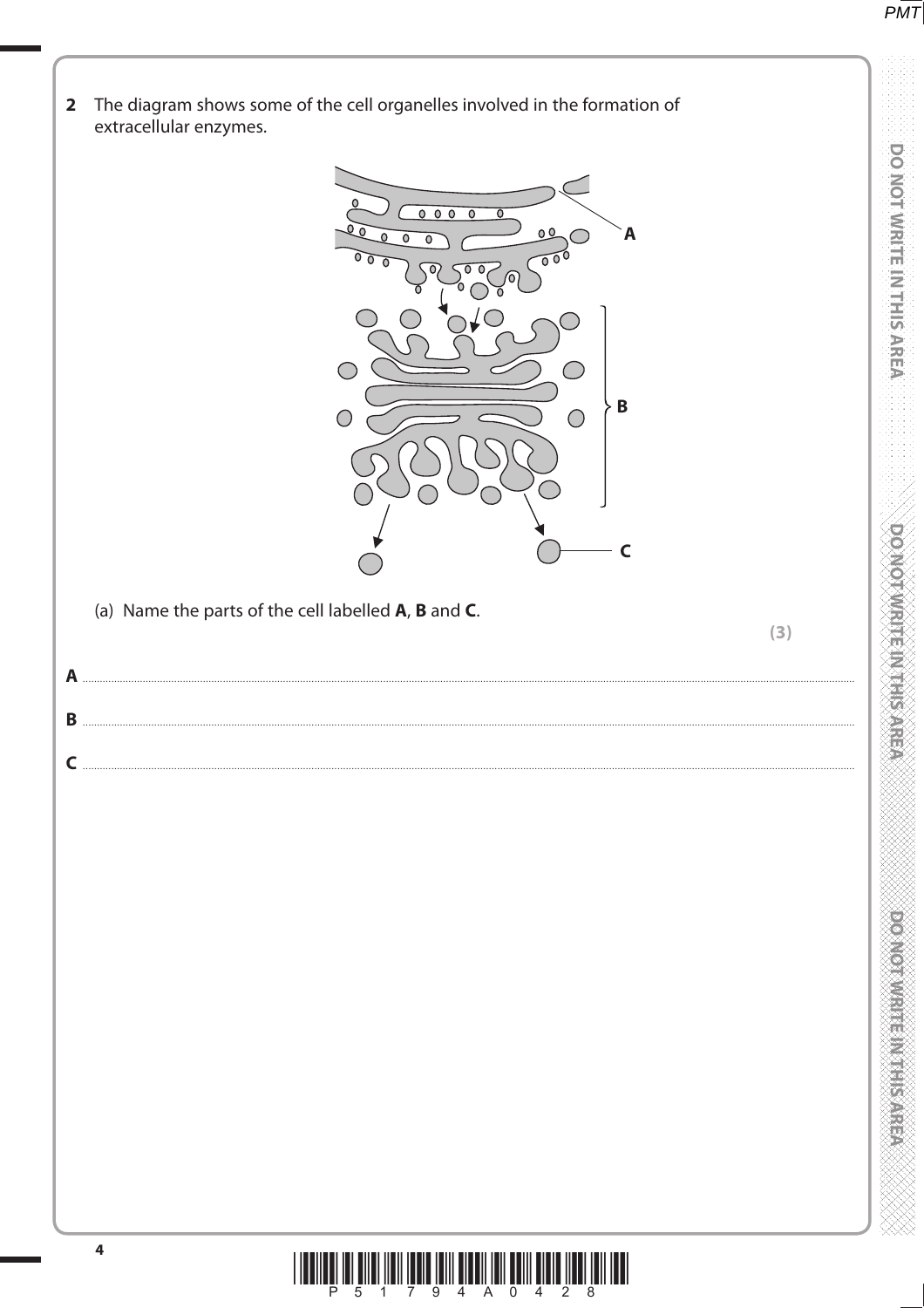| extracellular enzymes.                                       | (4) |
|--------------------------------------------------------------|-----|
|                                                              |     |
|                                                              |     |
|                                                              |     |
|                                                              |     |
|                                                              |     |
|                                                              |     |
|                                                              |     |
|                                                              |     |
|                                                              |     |
|                                                              |     |
|                                                              |     |
|                                                              |     |
|                                                              |     |
|                                                              |     |
|                                                              |     |
|                                                              |     |
|                                                              |     |
| (c) Extracellular enzymes are produced by specialised cells. |     |
| Explain how groups of cells can produce the same enzyme.     | 3   |
|                                                              |     |
|                                                              |     |
|                                                              |     |
|                                                              |     |
|                                                              |     |
|                                                              |     |
|                                                              |     |
|                                                              |     |
|                                                              |     |
|                                                              |     |
|                                                              |     |
|                                                              |     |
|                                                              |     |

**DO NOT WRITE IN THIS AREA WARRANT DO NOT WRITE IN THIS AREA**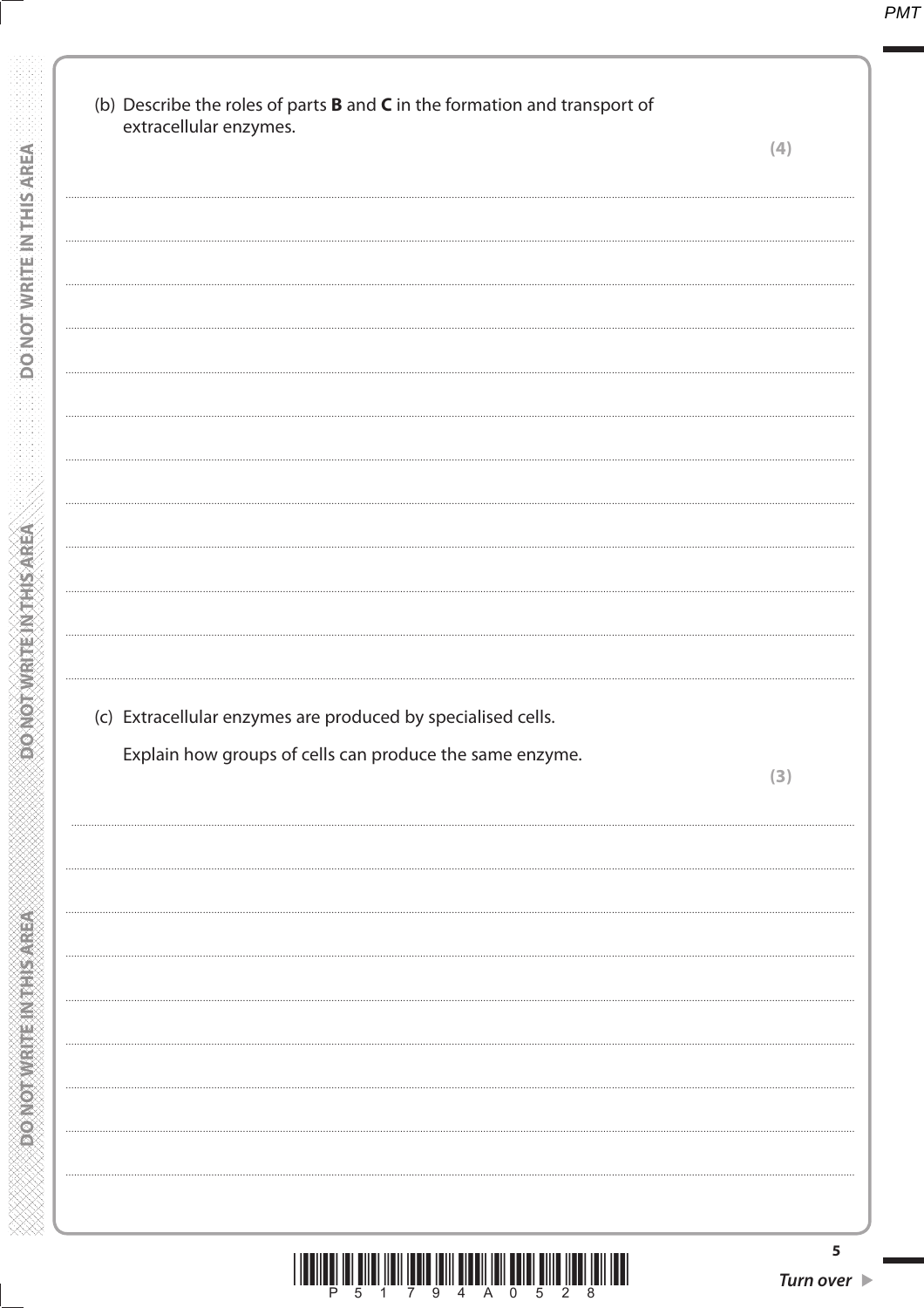**DO NOT WRITE IN THIS AREA DO NOT WRITE IN THIS AREA DO NOT WRITE IN THIS AREA DO NOT WRITE IN THIS AREA DO NOT WRITE IN THIS AREA DO NOT WRITE IN THIS AREA DO NOT WRITE IN THIS AREA DO NOT WRITE IN THIS AREA DO NOT WRITE** 

**DOMOTWRITE(NTHISAREA** 

**DOO YOU WELFARE WELFARE** 

(d) Eukaryotic and prokaryotic cells both produce enzymes.

Which of the following pairs of statements is true for eukaryotic and prokaryotic cells?

**(1)**

|            | <b>Similarity</b>      | Difference                                                |
|------------|------------------------|-----------------------------------------------------------|
| A          | Both possess ribosomes | Only eukaryotic cells possess<br>plasmids                 |
| B          | Both possess pili      | Prokaryotic cells do not secrete<br>enzymes               |
| $\epsilon$ | Both possess ribosomes | Prokaryotic cells do not possess<br>endoplasmic reticulum |
|            | Both possess pili      | Only eukaryotic cells possess<br>ribosomes                |

## **(Total for Question 2 = 11 marks)**

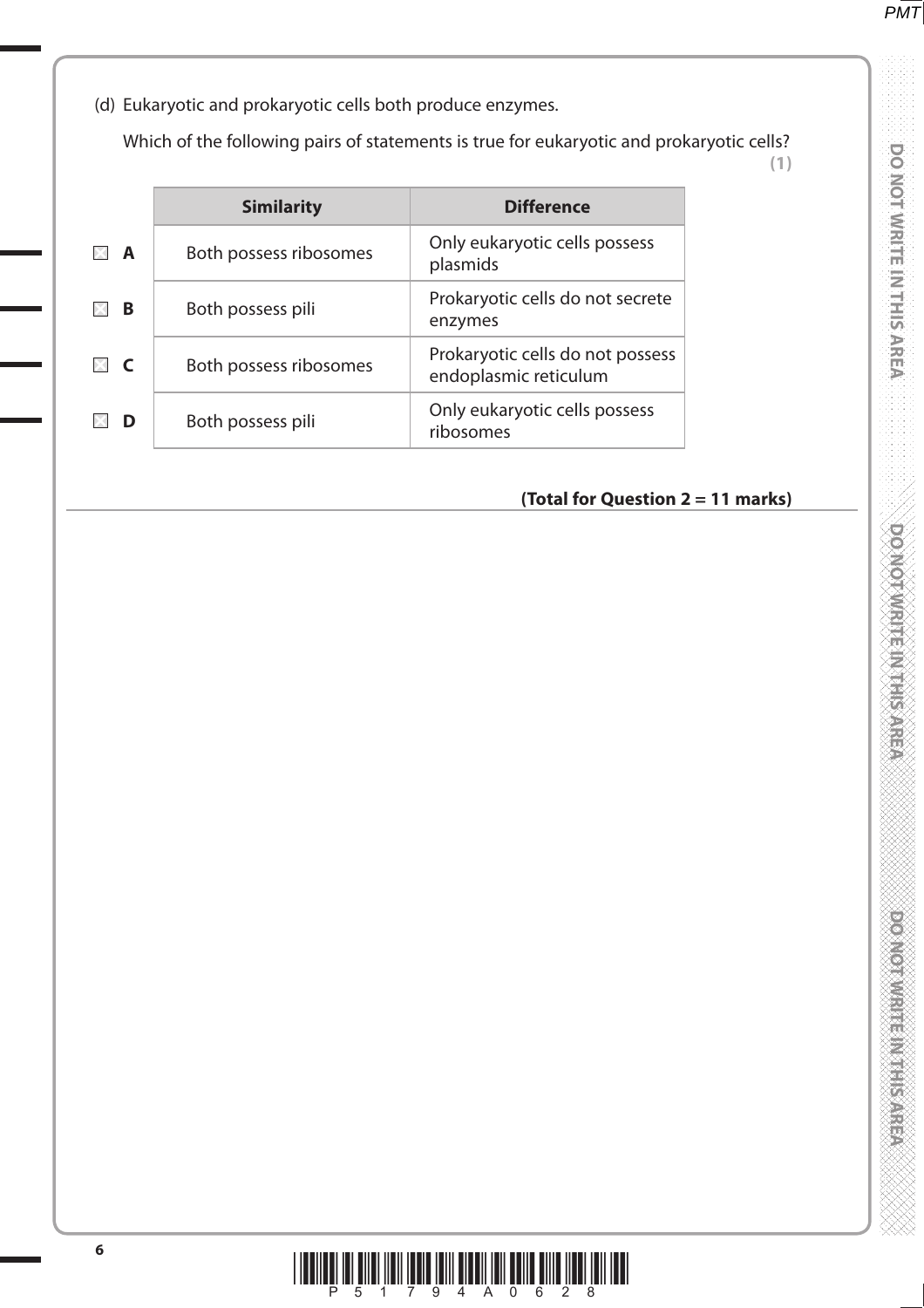

P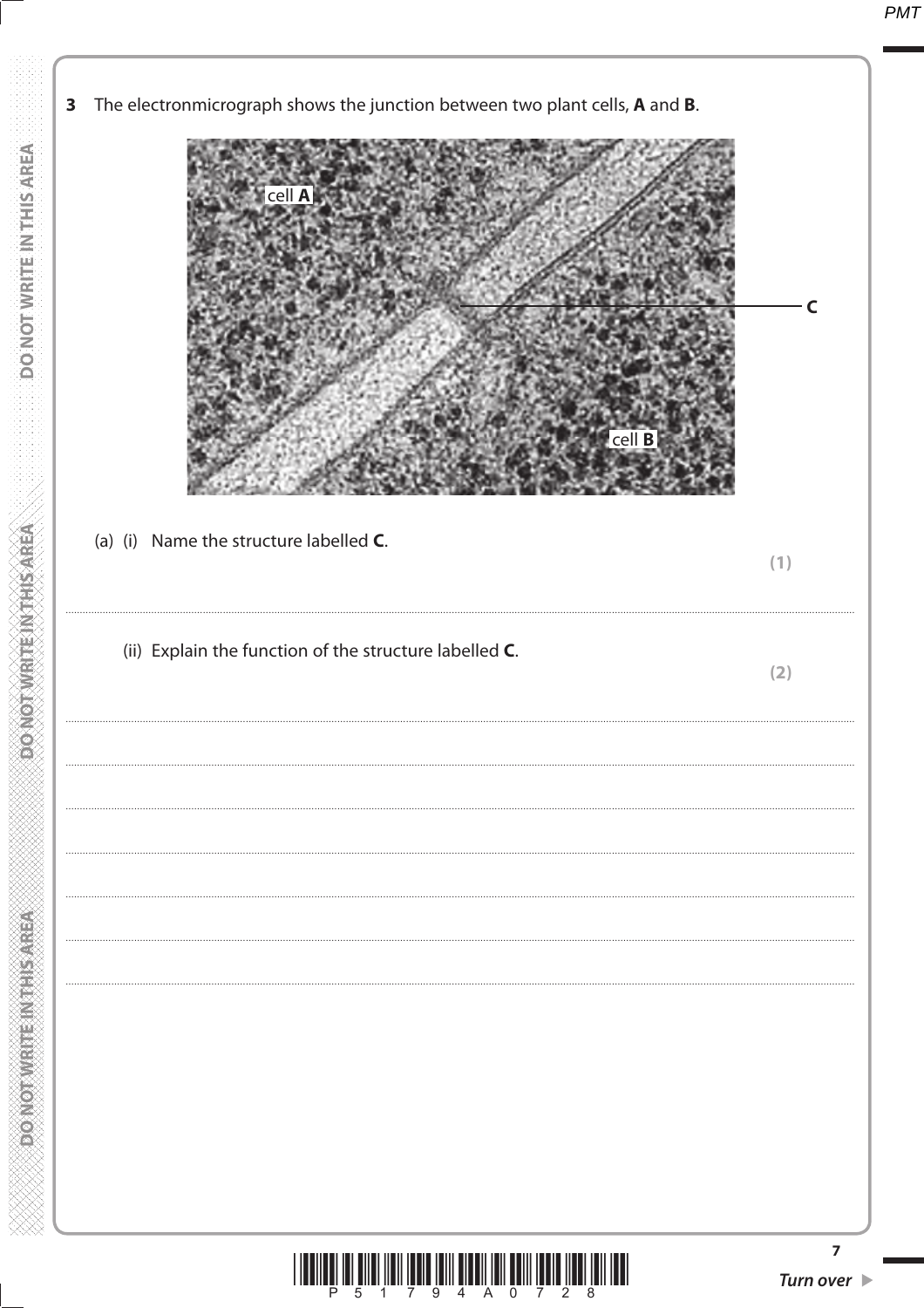| (b) The cell wall consists of cellulose molecules arranged as microfibrils.                                                                                |     |
|------------------------------------------------------------------------------------------------------------------------------------------------------------|-----|
| The diagram shows the partial structure of two molecules of cellulose.                                                                                     |     |
| ΟH<br>ΟH<br>¢H,OH<br>ÇH <sub>2</sub> OH<br>$\sqrt{OH}$<br><b>OH</b><br>(Н<br>∖ОН<br>H<br>H<br>CH <sub>2</sub> OH<br>CH <sub>2</sub> OH                     |     |
| <b>OH</b><br>ÇH <sub>2</sub> OH<br>H<br>CH <sub>2</sub> OH<br>ΟH<br>н<br>H<br>$\sim$ $\frac{1}{H}$<br>H<br>ОH<br>$\bigcirc$ H $\bigcirc$<br>CH,OH<br>CH,OH |     |
| (i) Draw one link on the diagram that would hold these molecules together in a<br>microfibril.                                                             |     |
|                                                                                                                                                            | (1) |
| (ii) Compare and contrast the structure of cellulose and amylopectin.                                                                                      | (3) |
|                                                                                                                                                            |     |
|                                                                                                                                                            |     |
|                                                                                                                                                            |     |
|                                                                                                                                                            |     |
|                                                                                                                                                            |     |
|                                                                                                                                                            |     |
|                                                                                                                                                            |     |
|                                                                                                                                                            |     |
| (c) Plant cells also contain structures called amyloplasts.<br>Amyloplasts                                                                                 |     |
|                                                                                                                                                            | (1) |
| A allow fluid exchange<br>consist mainly of pectin<br>$\boxtimes$ B                                                                                        |     |
| $\boxtimes$ C<br>are membranes surrounding the vacuole                                                                                                     |     |
| store starch granules<br>$\boxtimes$ D                                                                                                                     |     |
| (Total for Question 3 = 8 marks)                                                                                                                           |     |
|                                                                                                                                                            |     |

DO NOT WRITE IN THIS AREA:

8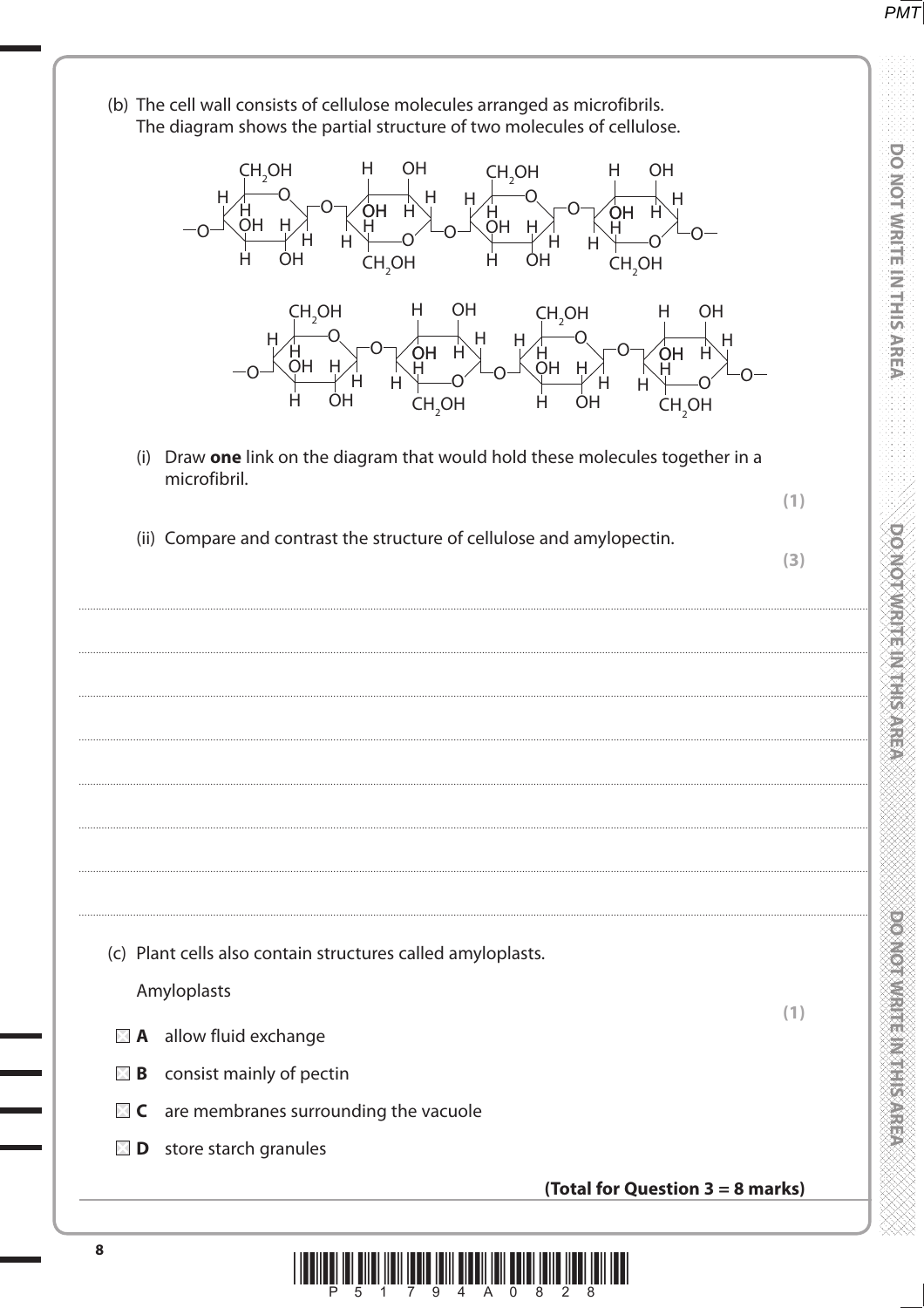

**DONOTWRITEINTHSAREA** 

談

**DO NOT WRITE IN THIS AREA** 

**BLANK PAGE**

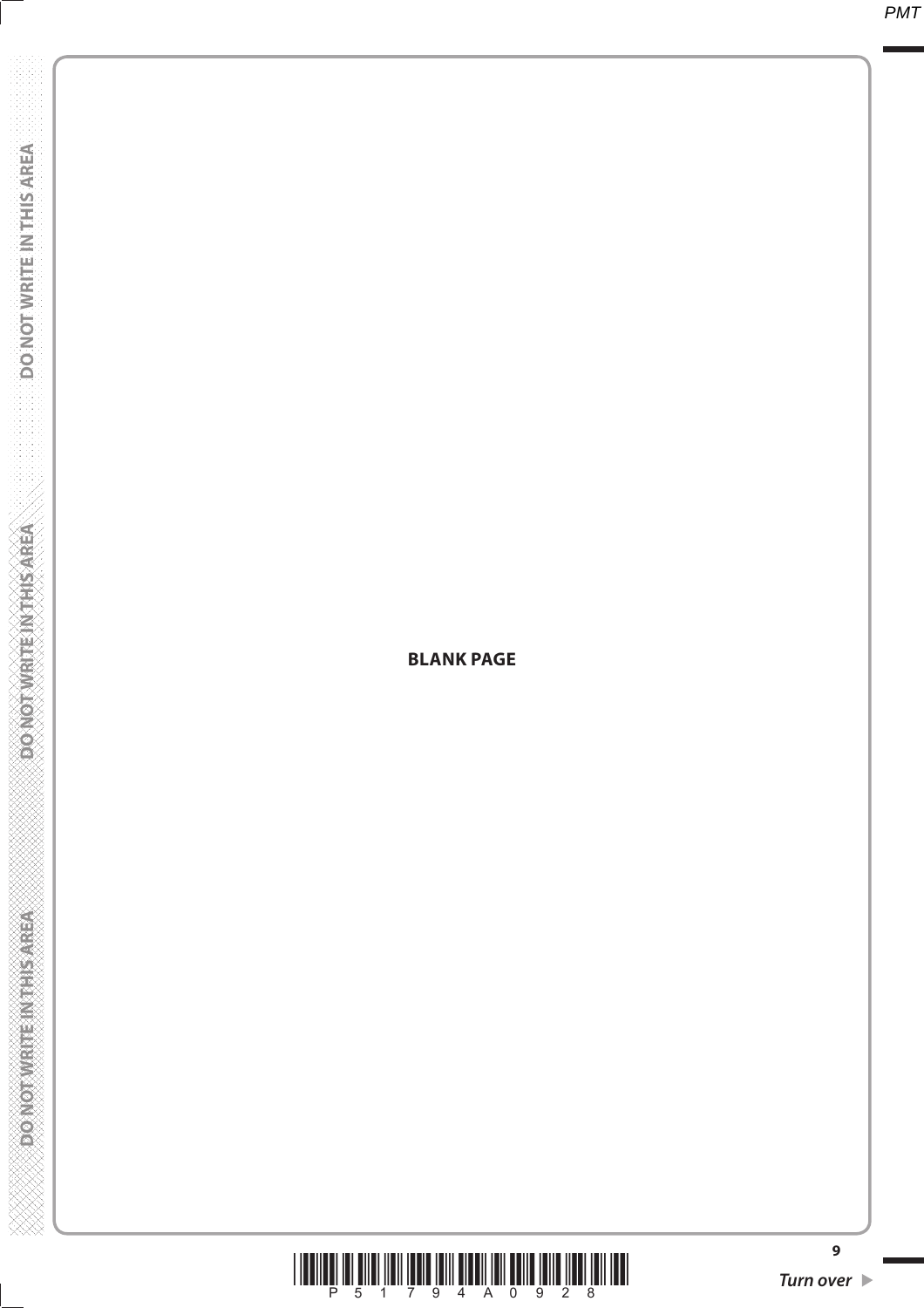

Answer......

DO NOT WRITE IN THIS AREA



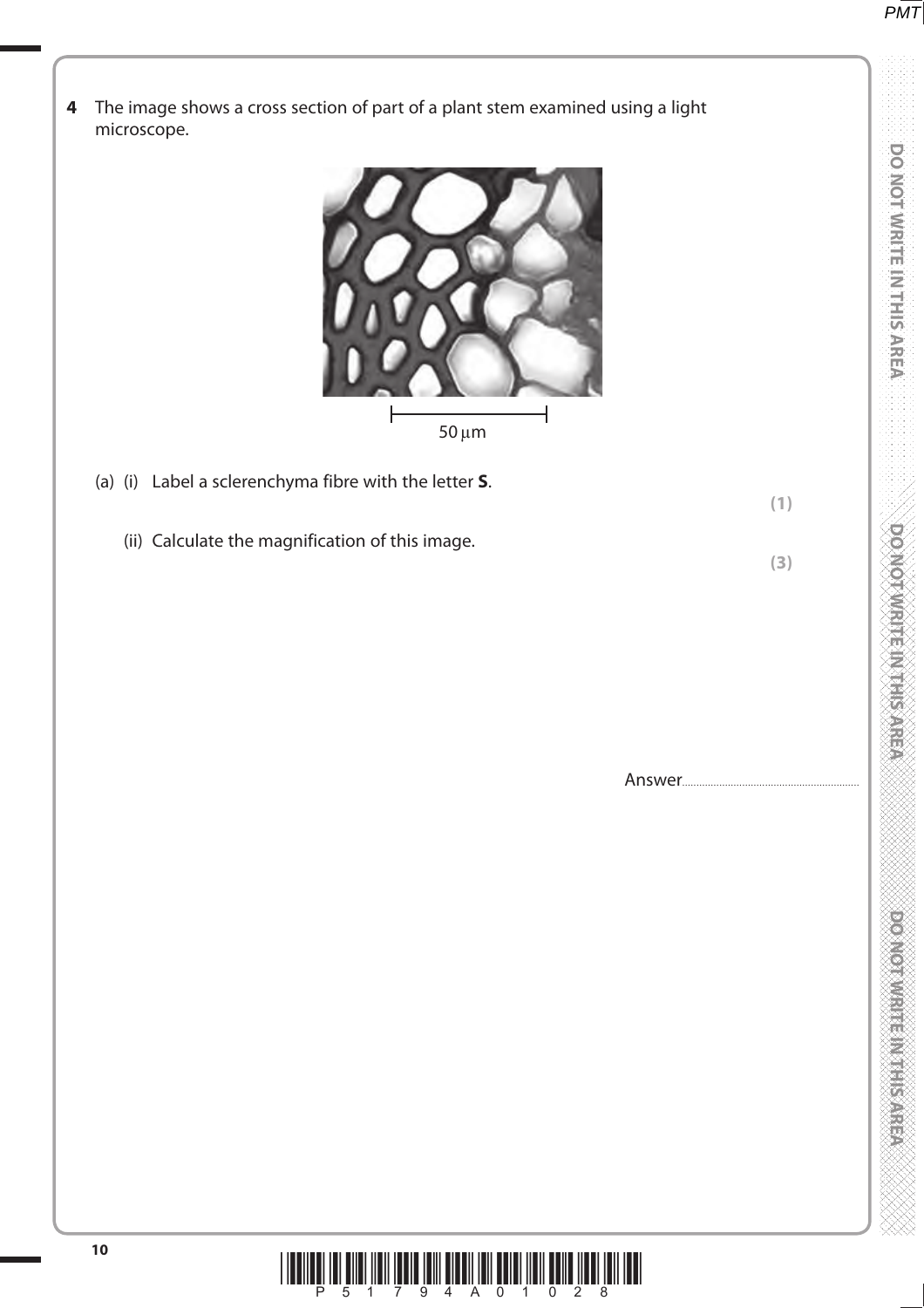|              |              | (b) (i) A nucleus will be found in a                                                                                       | (1) |
|--------------|--------------|----------------------------------------------------------------------------------------------------------------------------|-----|
|              | A            | companion cell                                                                                                             |     |
| $\mathbb{R}$ | B            | sclerenchyma fibre                                                                                                         |     |
| $\boxtimes$  | $\mathsf{C}$ | sieve tube                                                                                                                 |     |
|              |              | <b>D</b> xylem vessel                                                                                                      |     |
|              |              | (ii) Xylem and sclerenchyma fibres both                                                                                    | (1) |
| $\times$     |              | A provide support                                                                                                          |     |
| $\mathbb{X}$ | B            | transport glucose                                                                                                          |     |
| $\boxtimes$  | C            | transport hormones                                                                                                         |     |
| $\boxtimes$  | D            | transport mineral ions                                                                                                     |     |
|              |              | (iii) The cell wall forms a greater percentage of the total mass of the sclerenchyma<br>fibre than of a phloem sieve tube. |     |
|              |              | Which of the following explains this difference?                                                                           |     |
| X            | A            | phloem sieve tubes do not contain organelles                                                                               | (1) |
| $\times$     | B            | phloem sieve tubes have thinner, lignified walls                                                                           |     |
| X            | C            | sclerenchyma fibres contain organelles                                                                                     |     |
|              | D            | sclerenchyma fibres have thickened, lignified cell walls                                                                   |     |
|              |              | (Total for Question 4 = 7 marks)                                                                                           |     |



**PONORWATER INTERNATION** 

**NANANA NA MANANA NA MANANA NA MANANA NA MAN**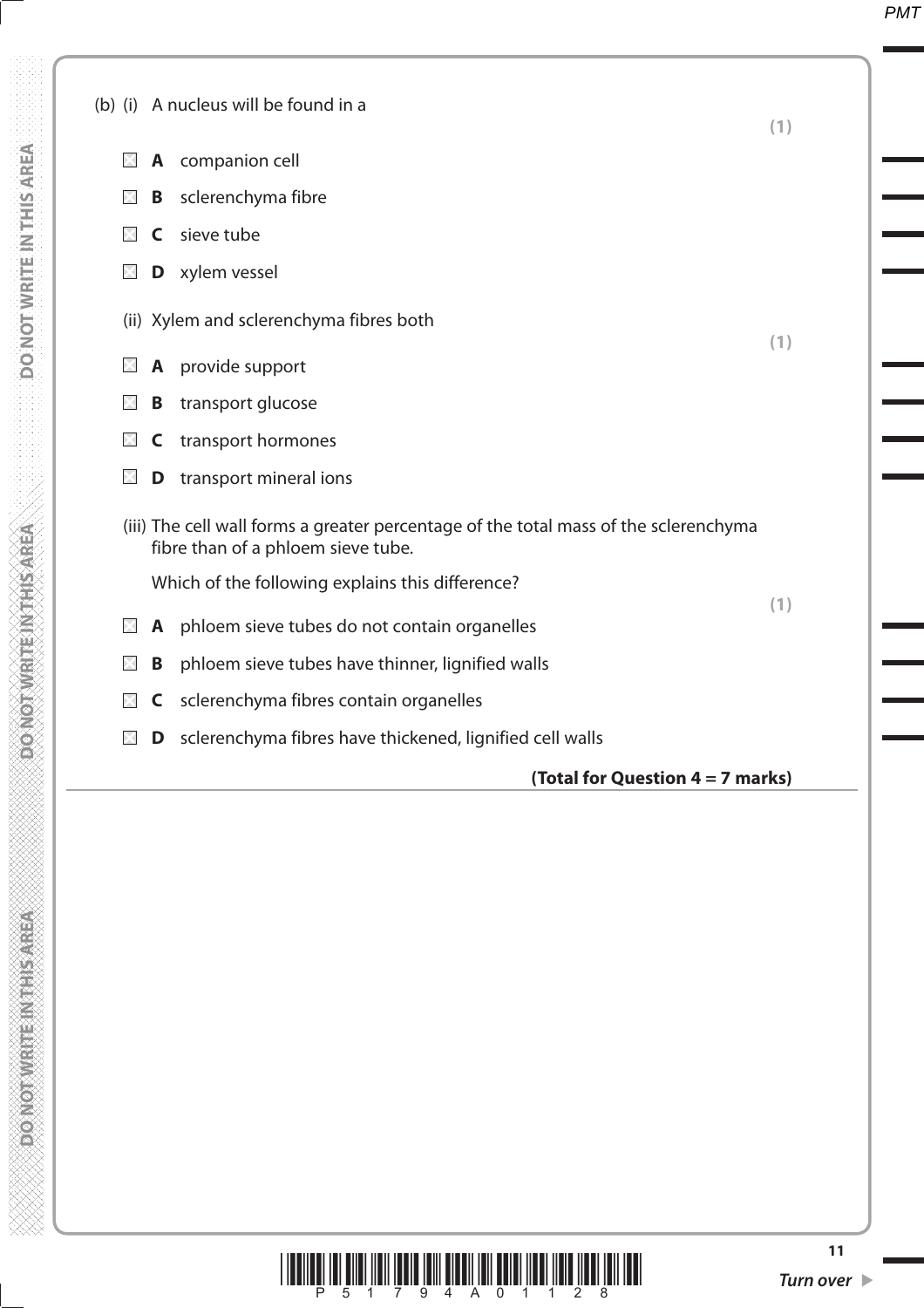**DOXIONAMENT EXERCISE** 

**5** Mineral ions in the soil affect the growth of the peanut plant, Arachis hypogaea.



The effect of mineral ions on the production of fruit by these plants was investigated.

Young peanut plants were grown in soil containing all the mineral ions required.

 After one week, 10 of these plants were moved into soil without calcium ions. Another 10 plants were moved into soil without magnesium ions.

Ten plants were left in the original soil.

 After leaving the plants to grow, the mean number of flowers per plant and the percentage of these flowers that formed fruit were recorded.

The results are shown in the table.

| <b>Soil</b>             | <b>Mean number of</b><br>flowers per plant | <b>Percentage of flowers</b><br>producing fruit (%) |
|-------------------------|--------------------------------------------|-----------------------------------------------------|
| Containing all minerals | 644                                        | 9.2                                                 |
| Without calcium ions    | 392                                        | 5.4                                                 |
| Without magnesium ions  | 583                                        | 23                                                  |

 (a) (i) Calculate the mean reduction in the number of fruit produced by peanut plants grown in soil without calcium ions.

Give your answer to two decimal places.

**(3)**

Answer...........



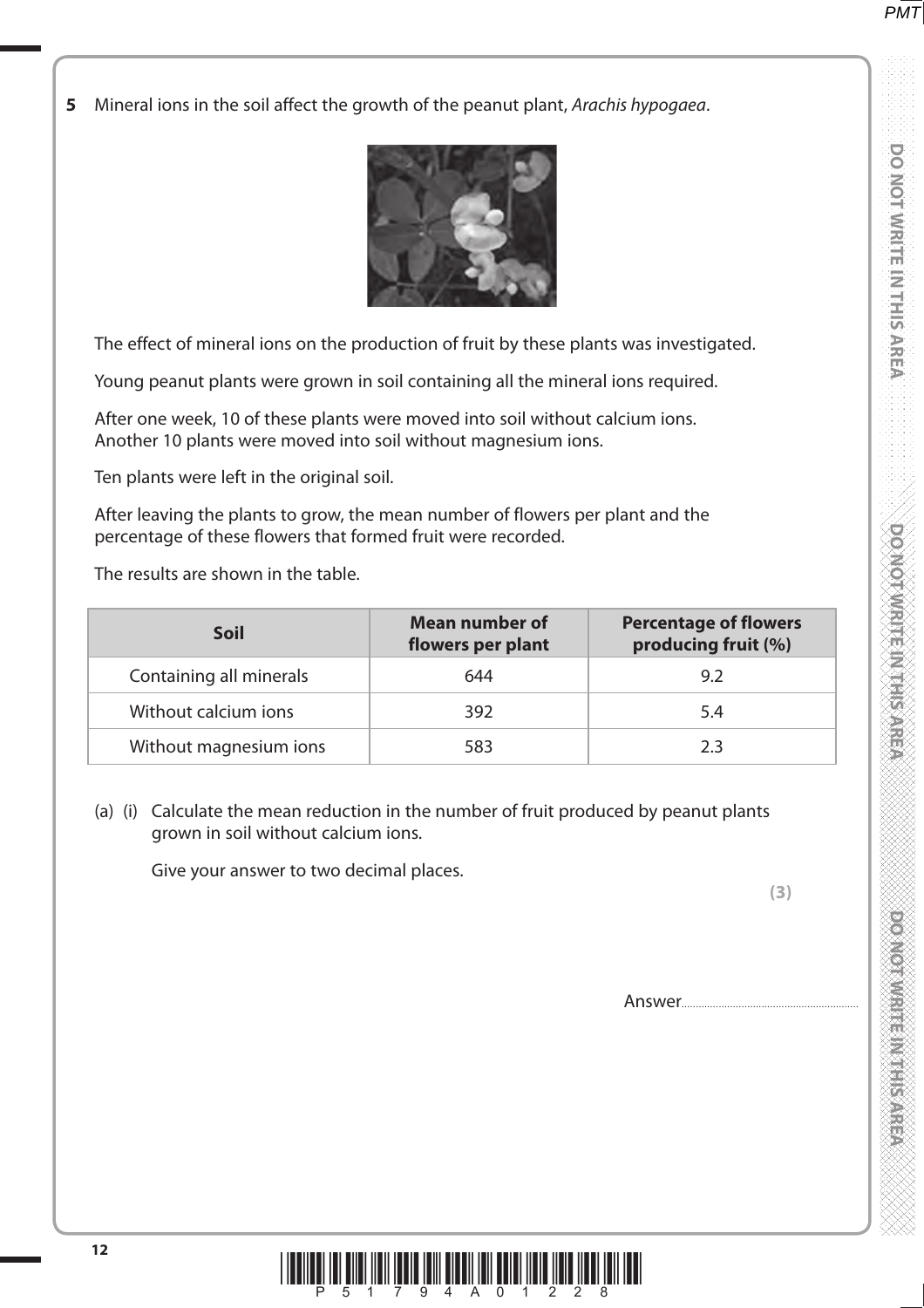| (ii) Comment on the results of this investigation.                                      | (3)                                   |
|-----------------------------------------------------------------------------------------|---------------------------------------|
|                                                                                         |                                       |
|                                                                                         |                                       |
| $\cdots$<br>$\cdots$                                                                    |                                       |
|                                                                                         |                                       |
|                                                                                         |                                       |
| (b) Devise an investigation to determine the effect of nitrate ion concentration on the |                                       |
| growth of young peanut plants.                                                          | (5)                                   |
|                                                                                         |                                       |
|                                                                                         |                                       |
|                                                                                         |                                       |
|                                                                                         |                                       |
|                                                                                         |                                       |
|                                                                                         |                                       |
|                                                                                         |                                       |
|                                                                                         |                                       |
| (Total for Question 5 = 11 marks)                                                       |                                       |
|                                                                                         | 13<br>Turn over $\blacktriangleright$ |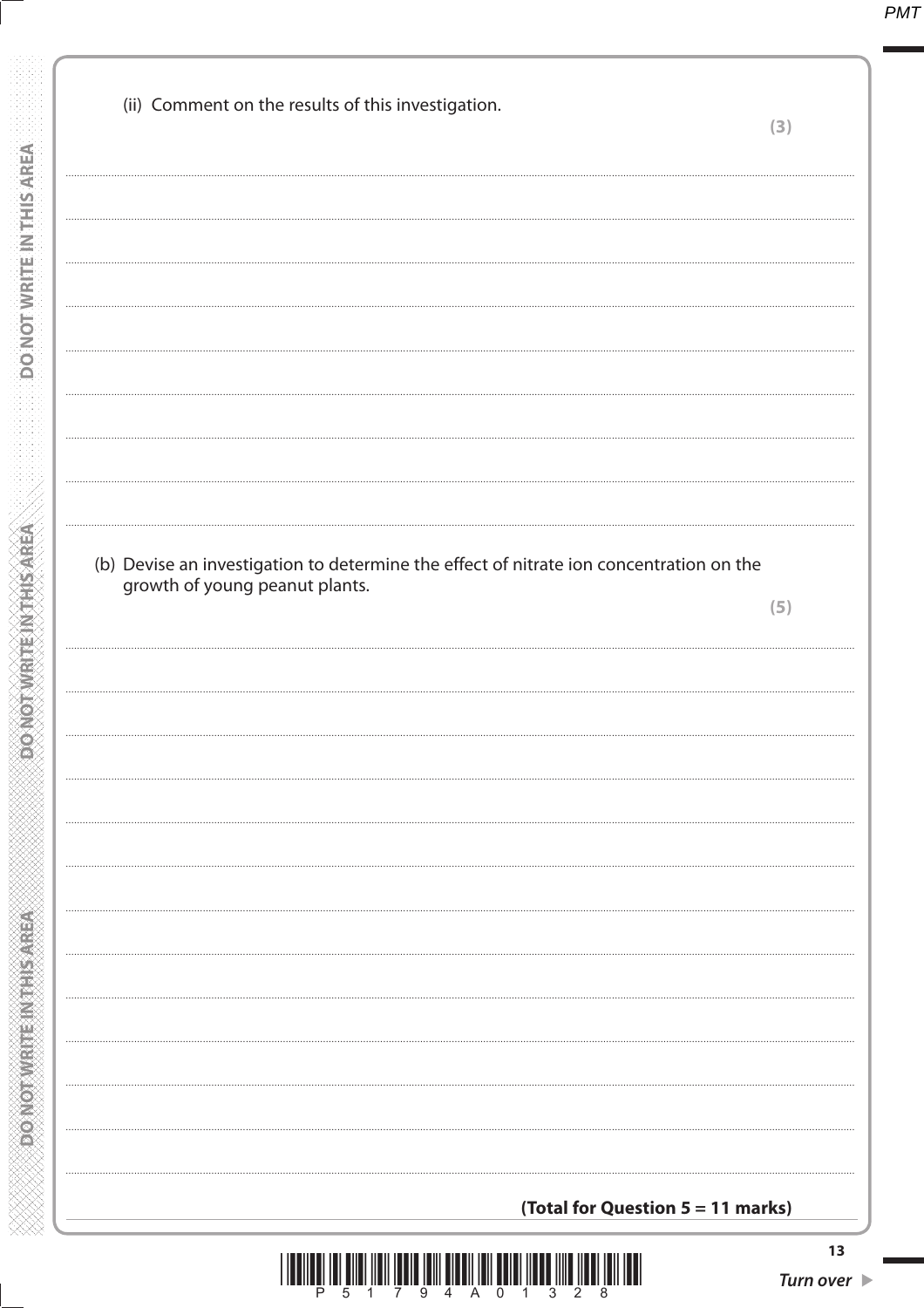**DOMOLANRICHTSWEER** 

**CONCORDINATION** 

6 The saiga antelope is found in the grasslands of Eurasia. In the 1970s its population was 1250000. The population has decreased due to loss of habitat and a disease outbreak in 2015.

Population estimates suggest as few as 50000 individuals remain.

Conservation efforts aim to ensure that the population recovers to previous levels.



- (a) The population may recover quickly as saiga antelopes usually produce twins.
	- (i) Even though both offspring are from the same father and the same mother, they may be genetically different.

Explain why the offspring may be genetically different.

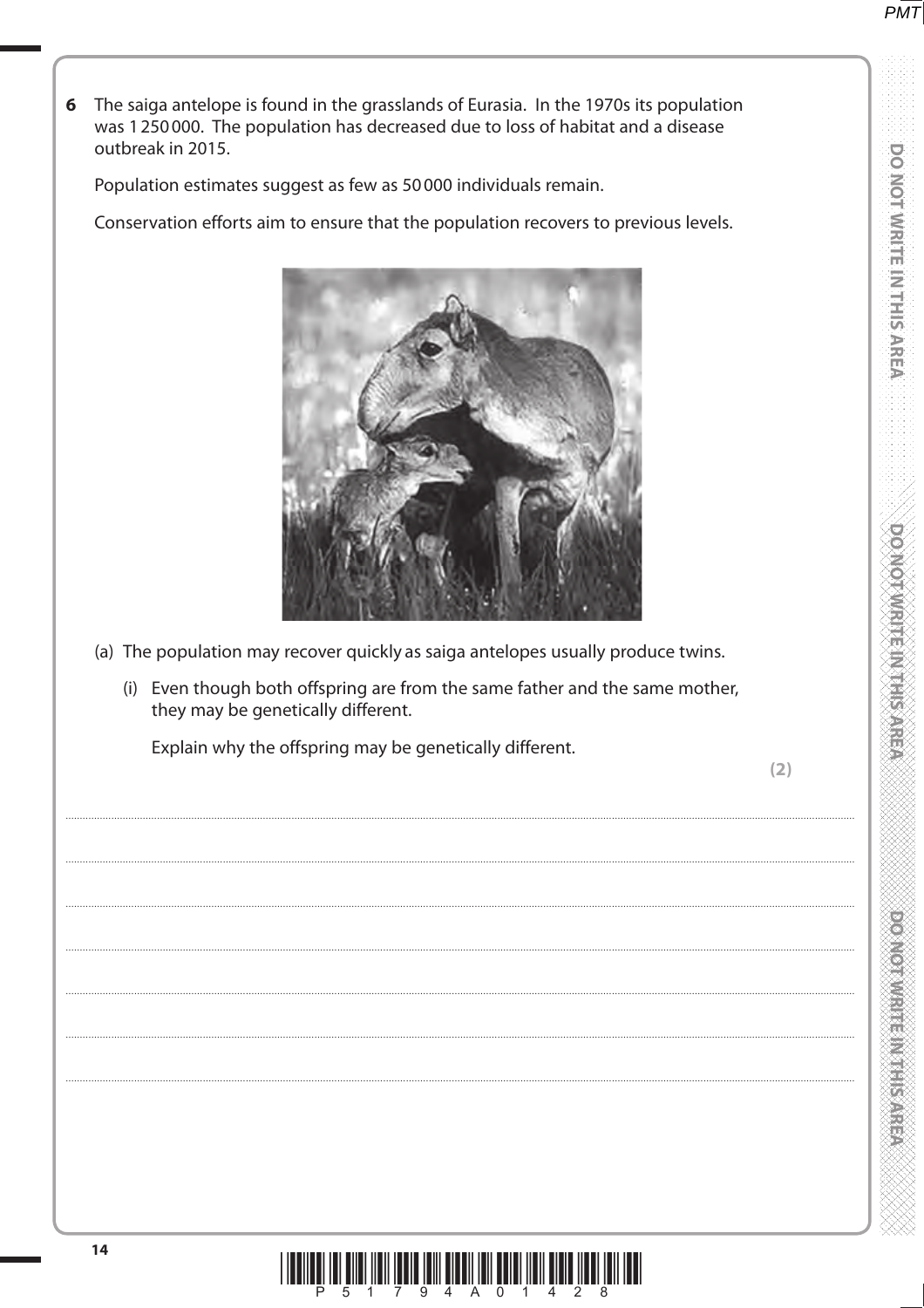| Explain why a second sperm cell cannot fertilise the egg cell.                           |                                 |
|------------------------------------------------------------------------------------------|---------------------------------|
|                                                                                          | (3)                             |
|                                                                                          |                                 |
|                                                                                          |                                 |
|                                                                                          |                                 |
|                                                                                          |                                 |
|                                                                                          |                                 |
|                                                                                          |                                 |
|                                                                                          |                                 |
|                                                                                          |                                 |
|                                                                                          |                                 |
|                                                                                          |                                 |
|                                                                                          |                                 |
|                                                                                          |                                 |
|                                                                                          |                                 |
|                                                                                          |                                 |
|                                                                                          |                                 |
|                                                                                          |                                 |
|                                                                                          |                                 |
|                                                                                          |                                 |
|                                                                                          |                                 |
|                                                                                          |                                 |
|                                                                                          |                                 |
|                                                                                          |                                 |
|                                                                                          |                                 |
|                                                                                          |                                 |
|                                                                                          |                                 |
|                                                                                          |                                 |
|                                                                                          |                                 |
|                                                                                          |                                 |
|                                                                                          |                                 |
|                                                                                          |                                 |
|                                                                                          |                                 |
|                                                                                          |                                 |
|                                                                                          |                                 |
|                                                                                          |                                 |
|                                                                                          |                                 |
|                                                                                          |                                 |
| <u> IIII DANI III DAN JIN DIN JIN JIN JI</u><br>$\blacksquare$<br>∭                      | Turn over $\blacktriangleright$ |
| $\overline{P}$ 5<br>$9 \t 4 \t A \t 0 \t 1 \t 5$<br>$2^{11}8$<br>$7 -$<br>$\overline{1}$ |                                 |

**DOMOTWRITEIN GHEAL CONCORDINATION CONCORDINATE IN THIS AREA** 

**ABRISHED MANUSCRIPTION**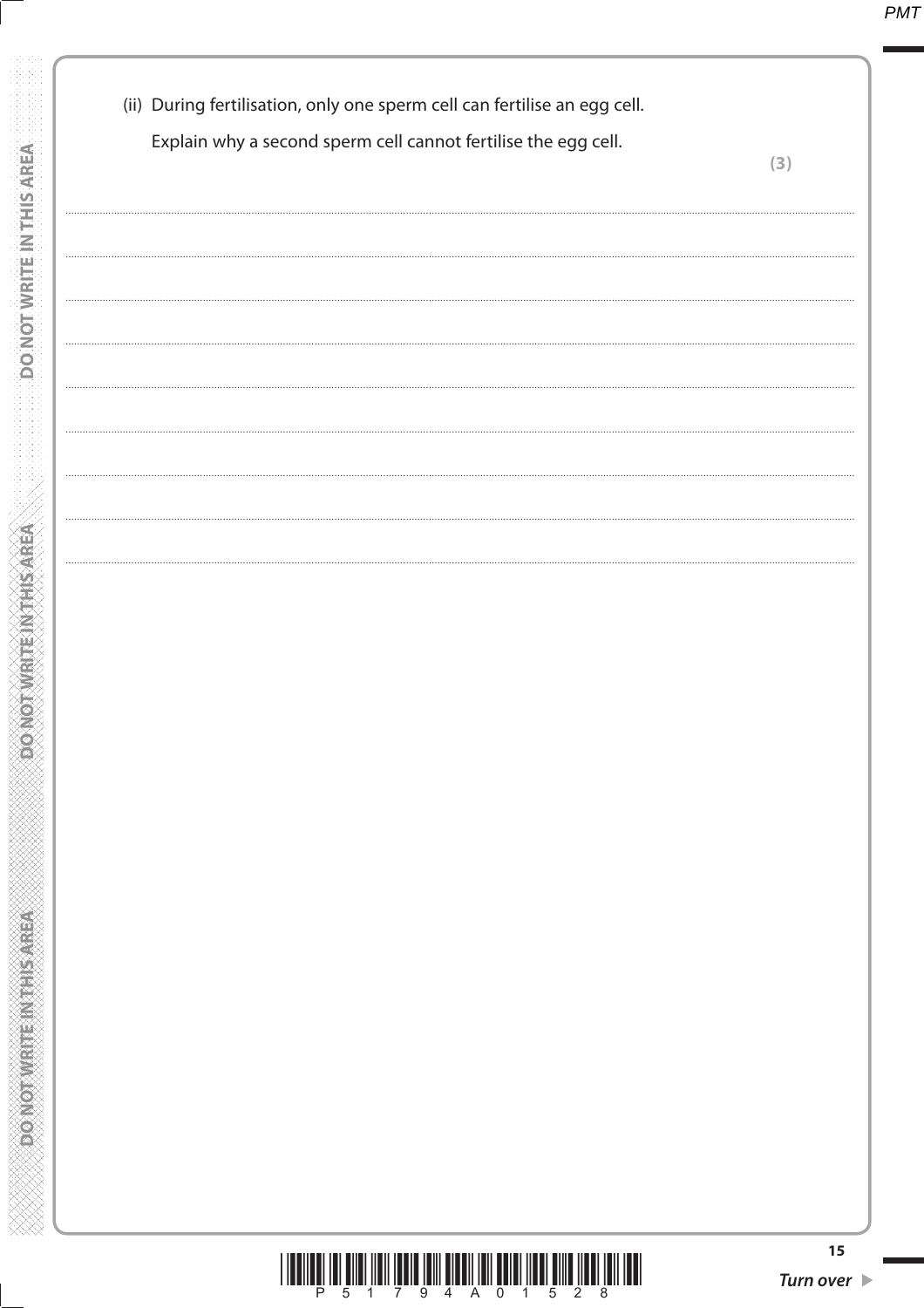

**DO NOT WRITE IN THIS AREA DO NOT WRITE IN THIS AREA DO NOT WRITE IN THIS AREA DO NOT WRITE IN THIS AREA DO NOT WRITE IN THIS AREA DO NOT WRITE IN THIS AREA DO NOT WRITE IN THIS AREA DO NOT WRITE IN THIS AREA DO NOT WRITE** 

**DOMOTWRITE INTERESTREA** 

**DOMODIAN EXTERNAL SARES** 

*PMT*

**DO NOT WRITE IN THIS AREA** 

**<sup>16</sup>** \*P51794A01628\*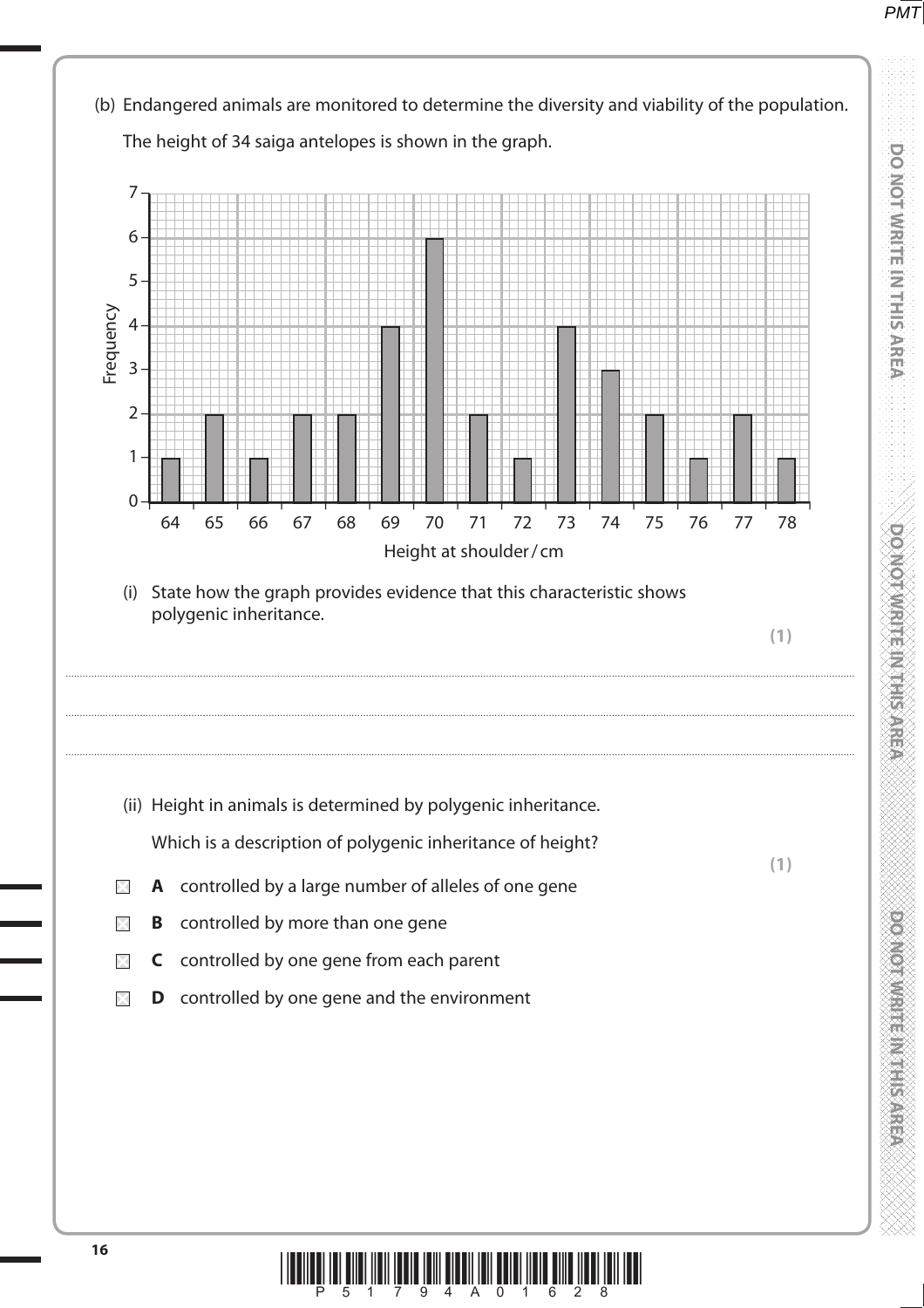|                                 | (iii) State and justify the mode for height of the saiga antelope.                                                                           | (2) |
|---------------------------------|----------------------------------------------------------------------------------------------------------------------------------------------|-----|
|                                 |                                                                                                                                              |     |
|                                 | (c) Saiga antelopes are related to a wide range of other species of antelope.                                                                |     |
|                                 | The diagram shows the phylogenetic relationships between some antelopes.<br>This diagram was produced using data from analysis of a protein. |     |
|                                 | Saiga                                                                                                                                        |     |
|                                 | Antilope                                                                                                                                     |     |
|                                 | Antidorcas                                                                                                                                   |     |
|                                 | Nanger                                                                                                                                       |     |
|                                 | Ourebia<br>Madoqua                                                                                                                           |     |
|                                 | Raphicerus                                                                                                                                   |     |
|                                 | (i) Explain how this diagram indicates that saiga antelopes are more closely related                                                         |     |
| to Antilope than to Antidorcas. |                                                                                                                                              | (2) |
|                                 |                                                                                                                                              |     |
|                                 |                                                                                                                                              |     |
|                                 |                                                                                                                                              |     |
|                                 |                                                                                                                                              |     |
|                                 |                                                                                                                                              |     |
|                                 |                                                                                                                                              |     |
|                                 |                                                                                                                                              |     |
|                                 |                                                                                                                                              |     |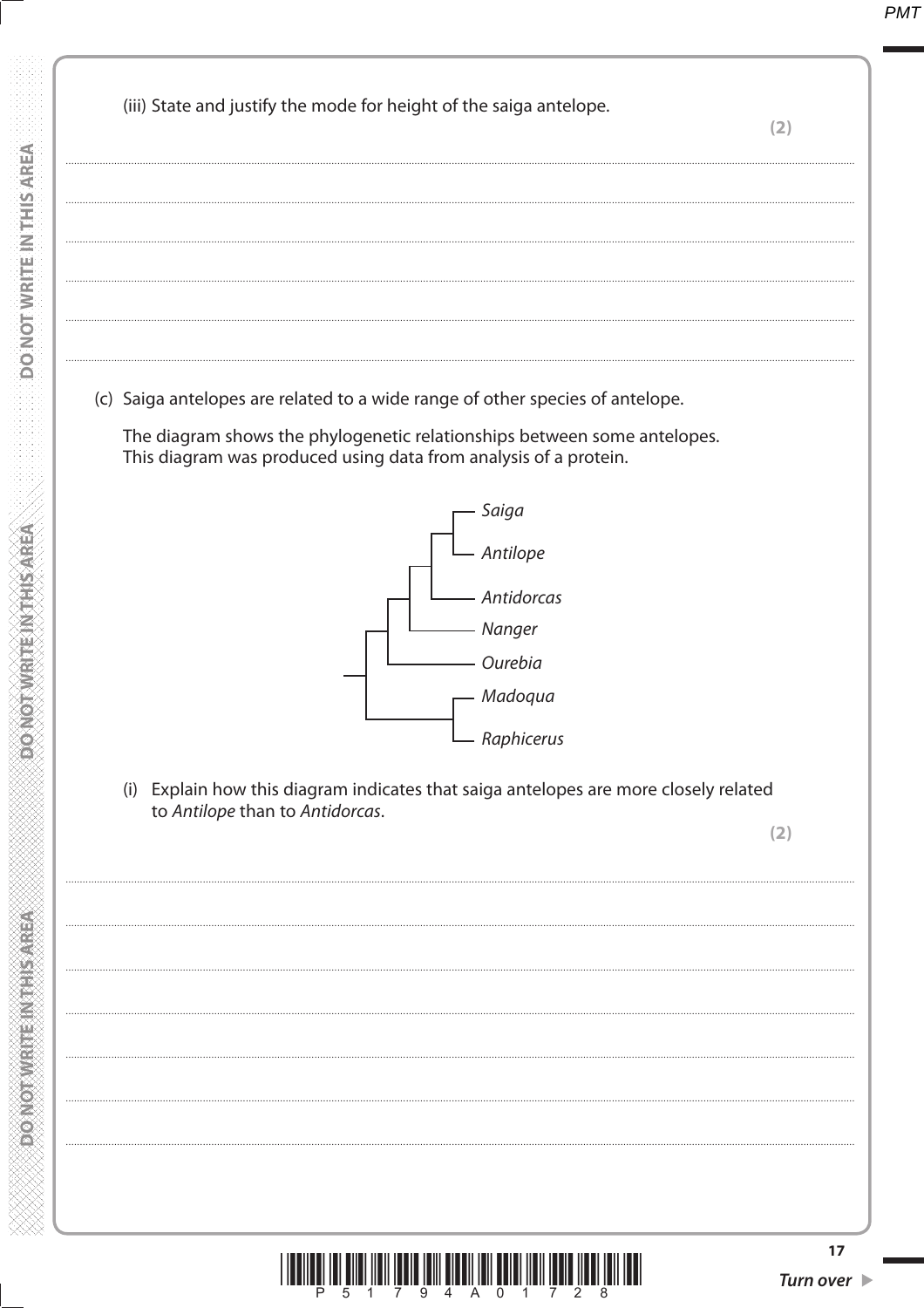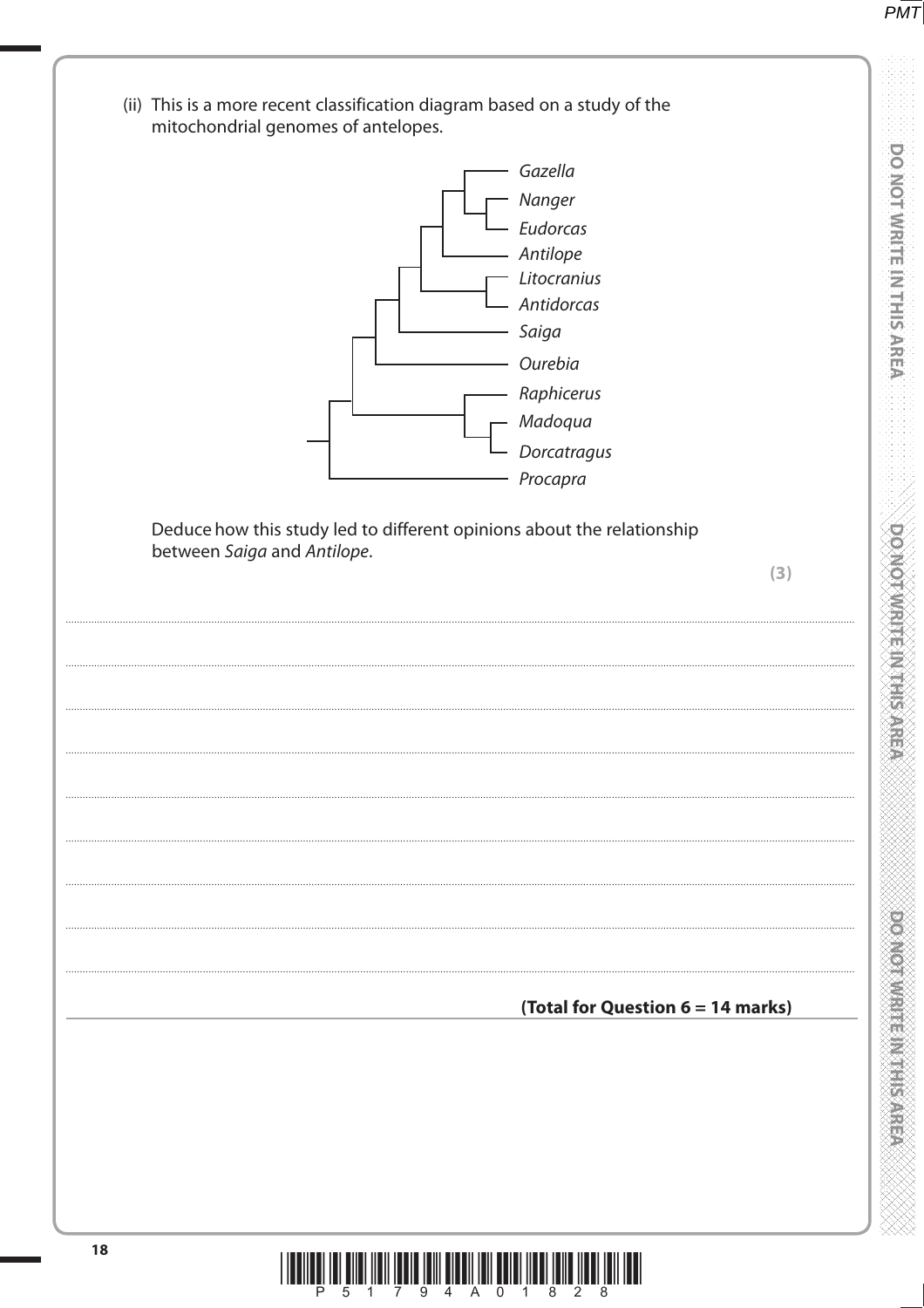**BLANK PAGE**

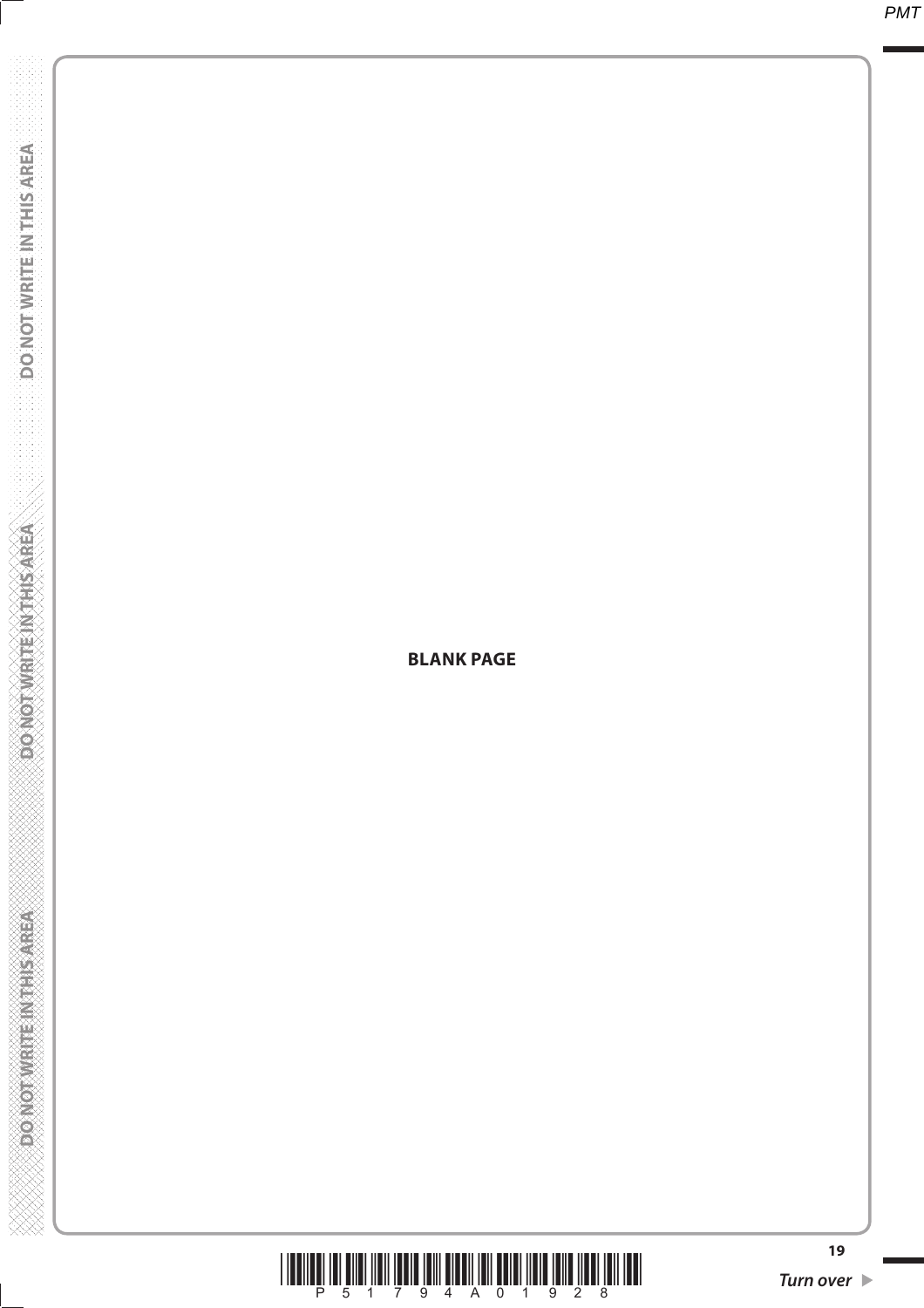**DOMOTIVITE IN THE STEEP** 

**DOMOROUS HEADS IN STREET** 

Many plants produce chemicals that have antimicrobial properties.  $\overline{7}$ 

The suitability of using wood from three types of tree to make kitchen chopping boards was investigated.

In this investigation, 50 cm<sup>3</sup> of a bacterial culture was added to 100 g of wood chippings from each of three types of tree.

The growth of bacteria was measured at the start (Day 0), and then after 1, 2, 4 and 8 days.

The results are shown in the graph.



(a) (i) Describe the antimicrobial properties of these three types of wood.

 $(2)$ 

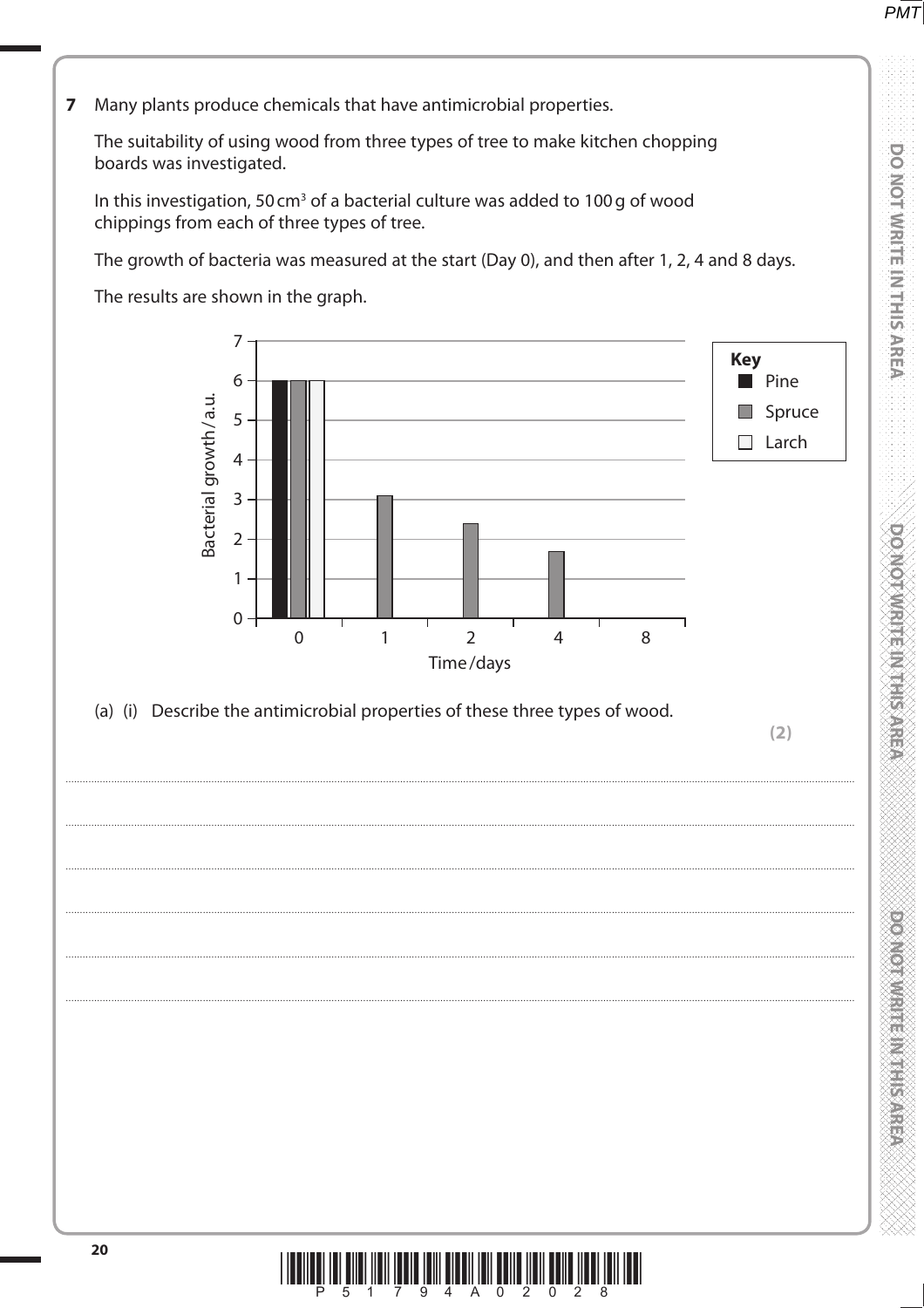| to decrease at a constant rate after the first day.                                                                                                            |     |
|----------------------------------------------------------------------------------------------------------------------------------------------------------------|-----|
| Criticise this conclusion.                                                                                                                                     | (2) |
|                                                                                                                                                                |     |
|                                                                                                                                                                |     |
|                                                                                                                                                                |     |
|                                                                                                                                                                |     |
|                                                                                                                                                                |     |
| (iii) Explain how this investigation could be improved to provide additional data<br>to determine whether pine or larch have greater antimicrobial properties. | (4) |
|                                                                                                                                                                |     |
|                                                                                                                                                                |     |
|                                                                                                                                                                |     |
|                                                                                                                                                                |     |
|                                                                                                                                                                |     |
|                                                                                                                                                                |     |
|                                                                                                                                                                |     |
|                                                                                                                                                                |     |
|                                                                                                                                                                |     |
|                                                                                                                                                                |     |
|                                                                                                                                                                |     |
|                                                                                                                                                                |     |
|                                                                                                                                                                |     |

**DONOTWEITEINTHISAREA** 

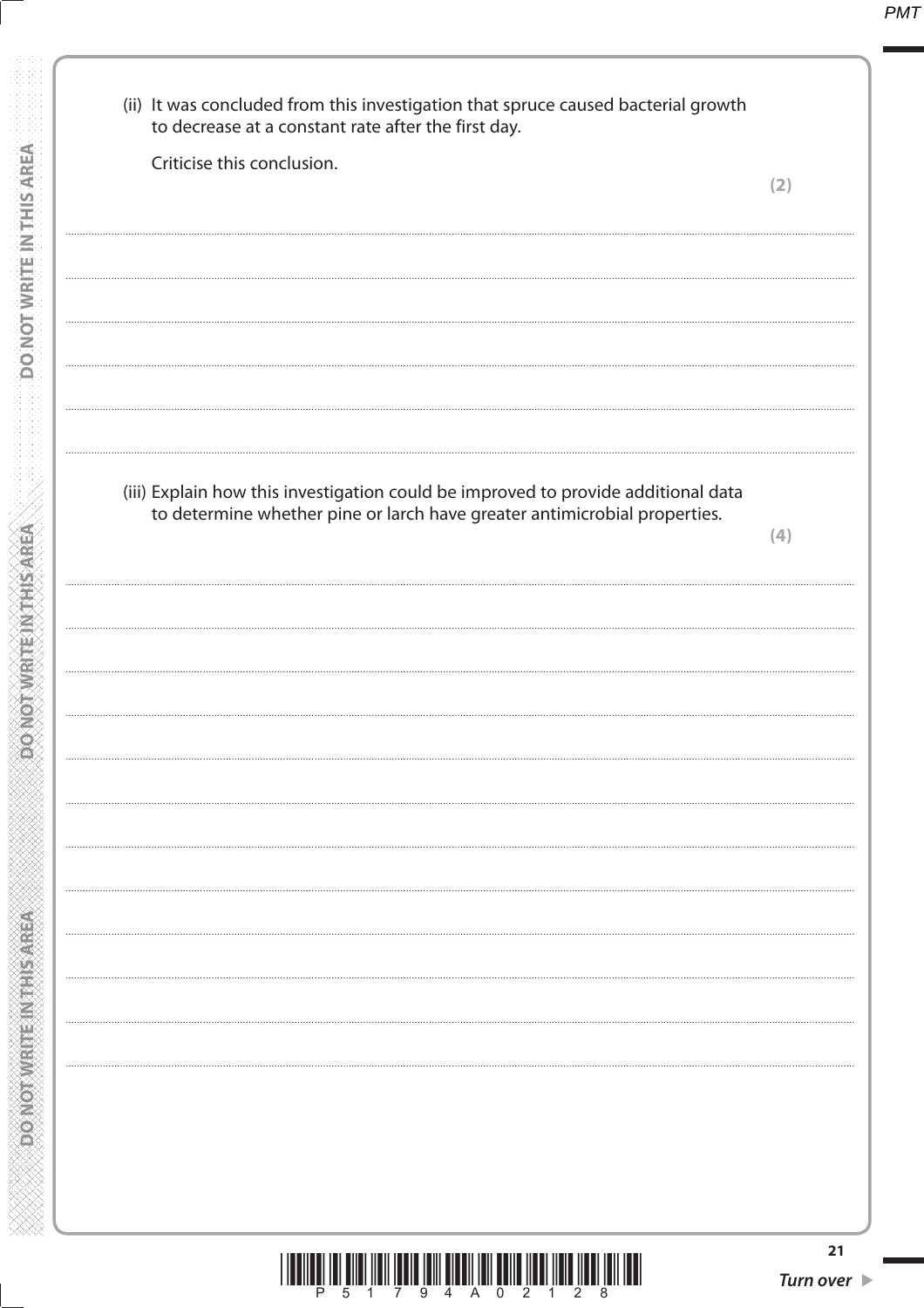





**DO NOT WRITE IN THIS AREA DO NOT WRITE IN THIS AREA DO NOT WRITE IN THIS AREA DO NOT WRITE IN THIS AREA DO NOT WRITE IN THIS AREA DO NOT WRITE IN THIS AREA DO NOT WRITE IN THIS AREA DO NOT WRITE IN THIS AREA DO NOT WRITE CONCRETE METALS AND STREET** 

*PMT*

**DO NOT WRITE IN THIS AREA** 

**DOMOTIVISIE IN HISTORICA**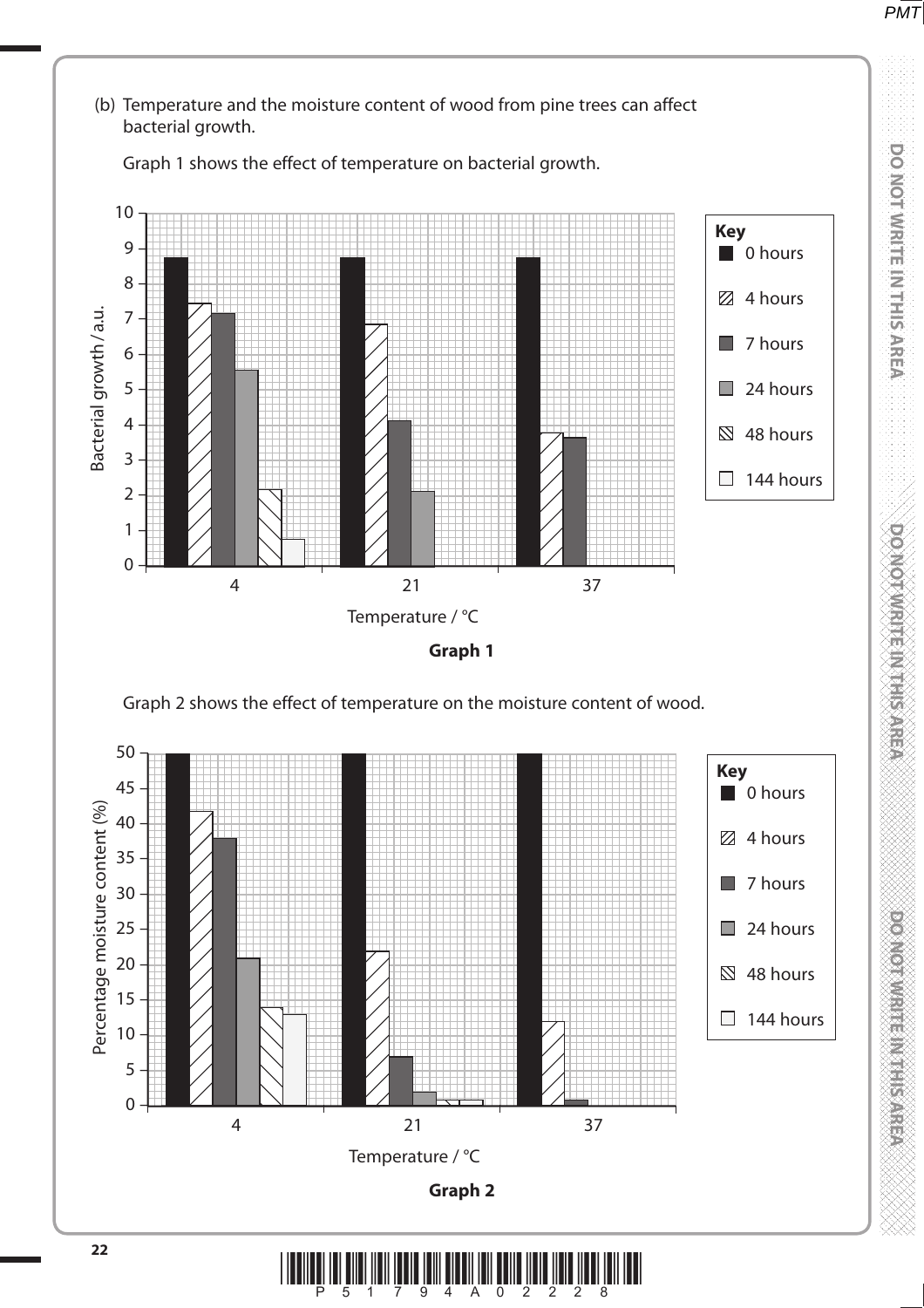|                               | Analyse the data to deduce the effects of these two factors on bacterial growth<br>on wood from pine trees. |     |
|-------------------------------|-------------------------------------------------------------------------------------------------------------|-----|
|                               |                                                                                                             | (4) |
|                               | $\cdots$                                                                                                    |     |
|                               |                                                                                                             |     |
| DO NOT WRITE IN THIS AREA     |                                                                                                             |     |
|                               |                                                                                                             |     |
|                               |                                                                                                             |     |
|                               |                                                                                                             |     |
| <b>DOMOTOWRITENNATIESAREA</b> |                                                                                                             |     |
|                               | <br>                                                                                                        |     |
|                               |                                                                                                             |     |
|                               |                                                                                                             |     |
|                               |                                                                                                             |     |
|                               |                                                                                                             |     |
|                               | (Total for Question 7 = 12 marks)                                                                           |     |
|                               |                                                                                                             |     |
|                               |                                                                                                             |     |
|                               |                                                                                                             |     |
| <b>DONOTWEEPINGER</b>         |                                                                                                             |     |
|                               |                                                                                                             |     |
|                               |                                                                                                             |     |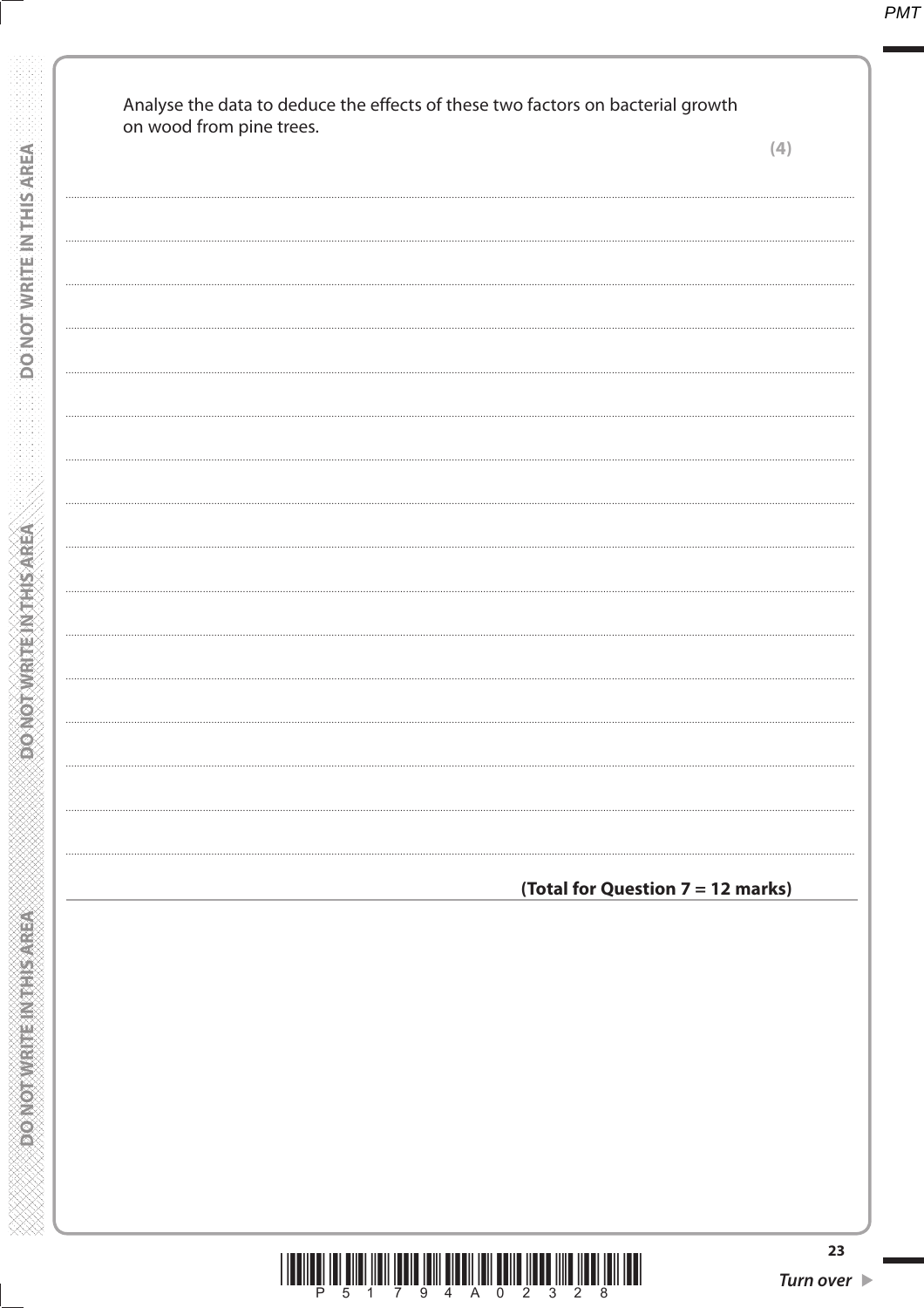**DO NOT WRITE IN THIS AREA DO NOT WRITE IN THIS AREA DO NOT WRITE IN THIS AREA DO NOT WRITE IN THIS AREA DO NOT WRITE IN THIS AREA DO NOT WRITE IN THIS AREA DO NOT WRITE IN THIS AREA DO NOT WRITE IN THIS AREA DO NOT WRITE** 

**DOMONWRITE IN THIS AREA** 

**DO MOTIVE IT RIGHTS REPORTS!** 

- **8** Sloths are mammals found in Central and South America.
	- (a) Sloths are slow moving and use their hooked claws to hold onto branches. They sleep for over 15 hours a day. During this time, their slow metabolism processes their diet of low nutrition vegetation.



 Sloths have behavioural, physiological and anatomical adaptations to their environment.

Complete the table using the information provided.

**(3)**

| <b>Type of adaptation</b> | <b>Example</b> |
|---------------------------|----------------|
| <b>Behavioural</b>        |                |
| Physiological             |                |
| Anatomical                |                |

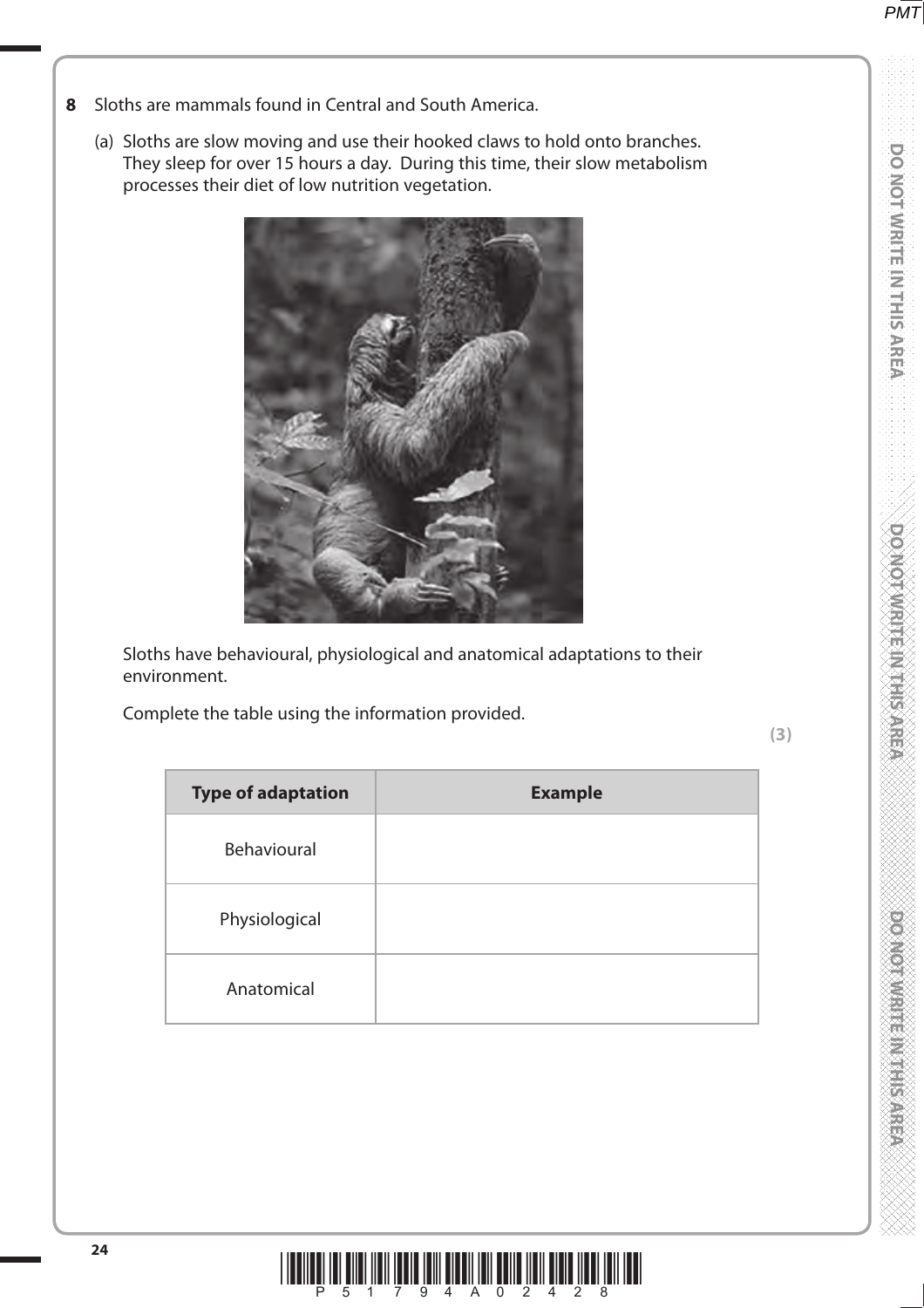(b) Three species of sloth are described in the table.

**DO NOT WRITE IN THIS AREA** 

**OTAVRITENNITHIS/AREA** 

E

**A CANCEL AND RETAINERS ONCE** 

| <b>Species</b>       | <b>Common name</b>        | <b>Status</b>         |
|----------------------|---------------------------|-----------------------|
| Bradypus pygmaeus    | pygmy three-toed sloth    | critically endangered |
| Choloepus didactylus | Linné's two-toed sloth    | least concern         |
| Choloepus hoffmanni  | Hoffmann's two-toed sloth | least concern         |

It is believed that C. hoffmanni and C. didactylus shared a common ancestor before becoming isolated on either side of the Andes mountain range.

(i) Explain why they are now classed as different species.

 $(2)$ 

 $(1)$ 

(ii) Which of the following describes the term niche with reference to C. hoffmanni?

- $\blacksquare$  **A** the area where *C. hoffmanni* is found
- $\blacksquare$  **B** the preferred diet of C. hoffmanni
- $\blacksquare$  **C** the risk of *C. hoffmanni* becoming extinct
- $\Box$  **D** the role of C. hoffmanni in its environment

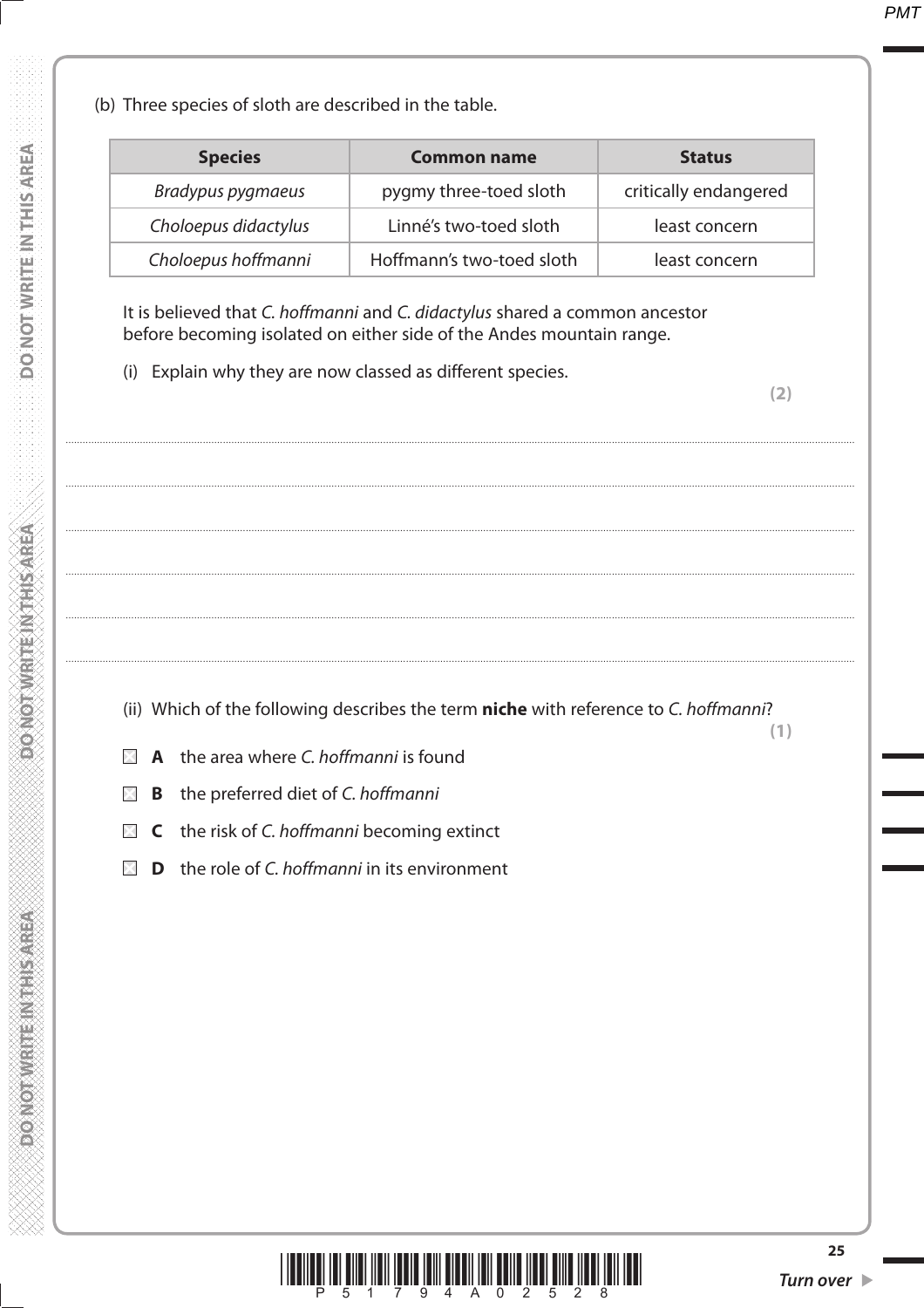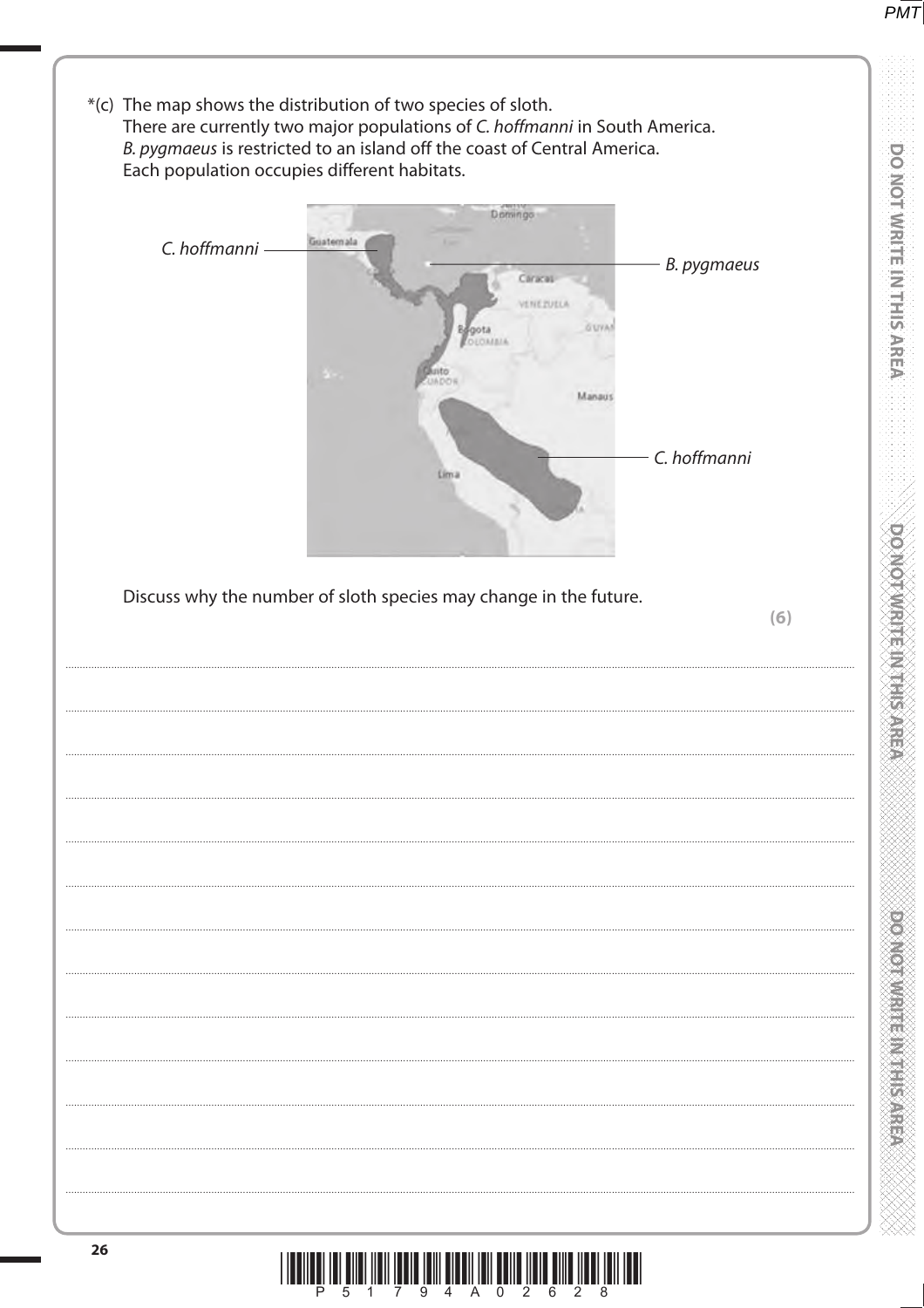